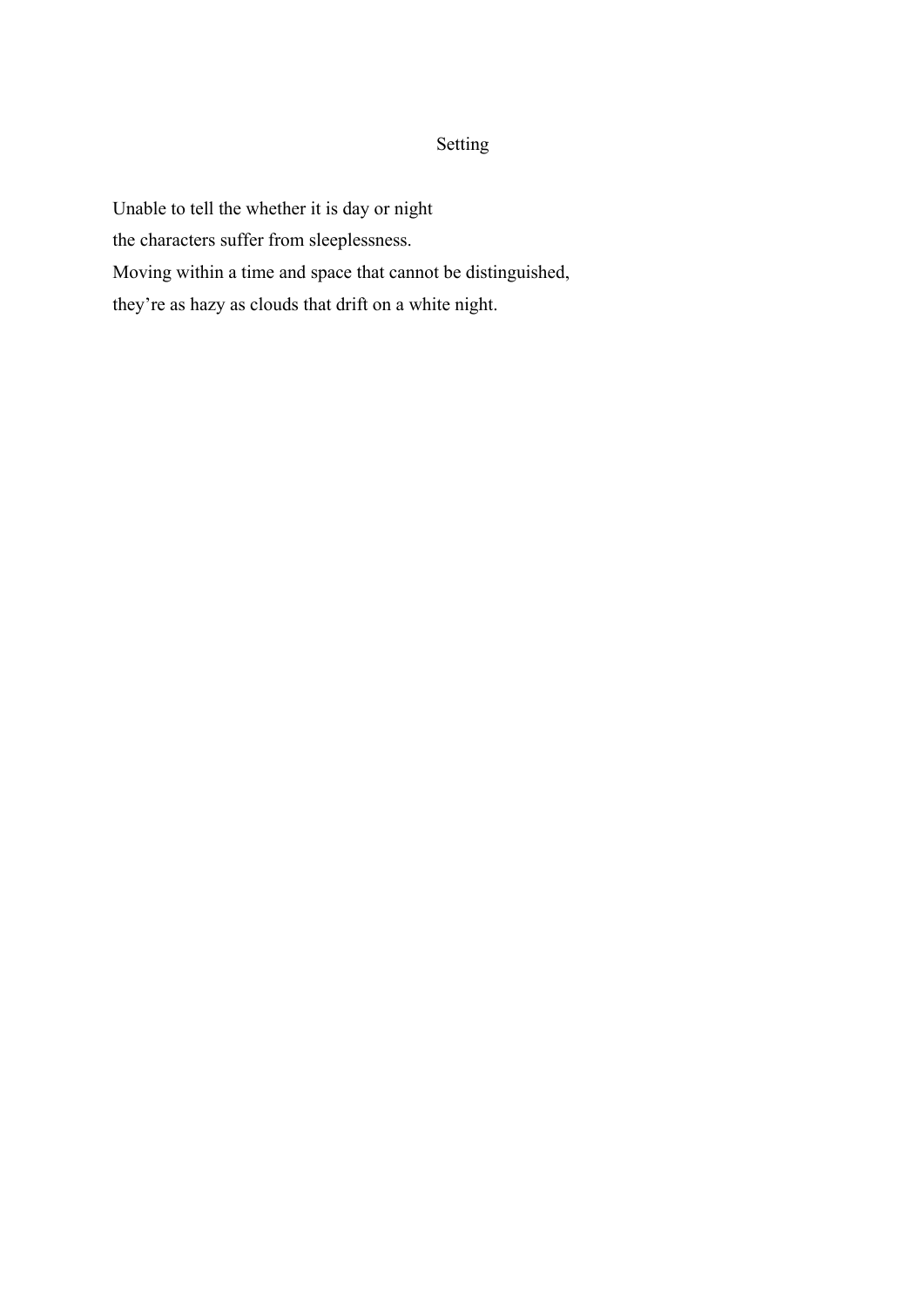### Prologue

White night. Haze.

In the wind a bird with a black shadow perches at the end of a branch and vomits sand from its beak.

Sand piles on the ground.

Darkness falls.

In the stillness a flame in a small lantern grows brighter.

All is quiet.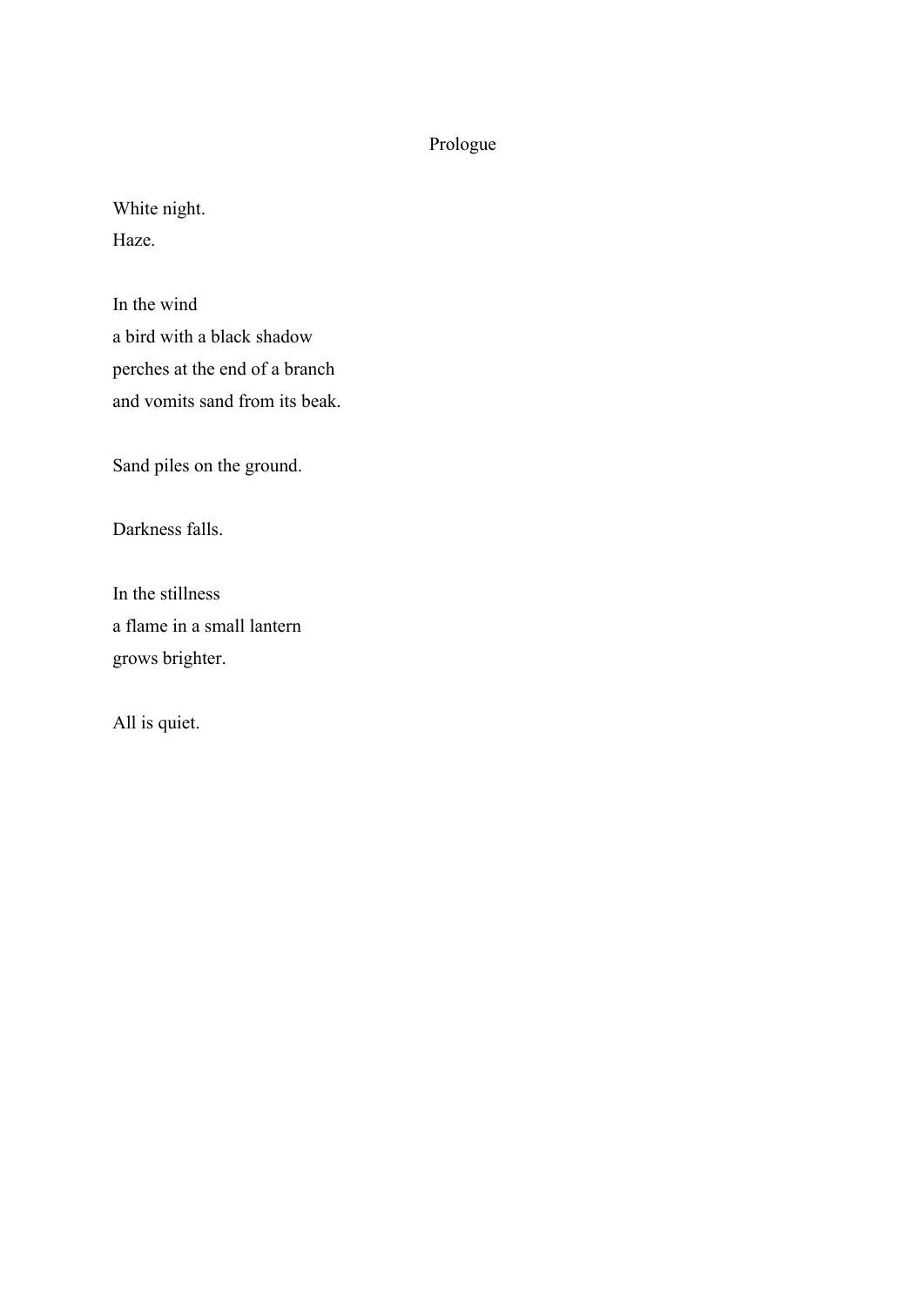## Act 1, Heunginmun (East Gate)

Scene 1. Inside the East Gate of the fortress Midnight

*Coming from a distance the sounds of construction. Hammering. Dry wind. Nail driving. Dry wind. Chisels breaking stones. On the dry wind stone dust gets blown off the rampart into the fortress. Stone dust piles on the floor. Stacking on the foreheads of sleeping people, a dust haze.*

*In the room of a house with a straw thatched roof*

*the flame of a lamp dances. A woman gazes into the rain. She gives her breast to the newborn cradled to her bosom.*

Woman: *(Singing)* Sleep baby, sleep How sweetly you sleep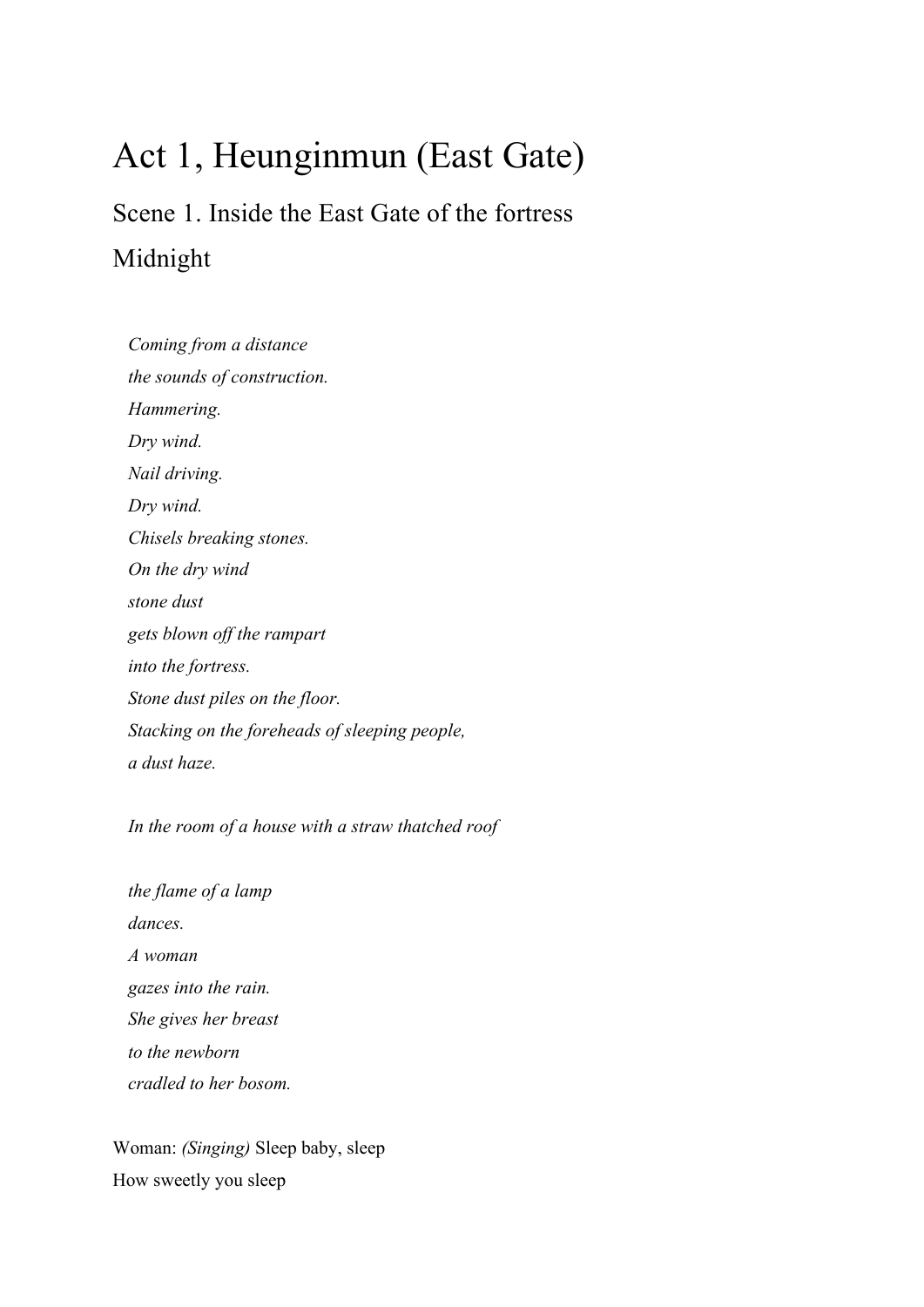The dog's head sits on its paws And into your eyes the moon crawls

Sleep, my baby, sleep Go to the moon and dream The moon shines bright here at home Above our brows the moon roams Butterflies pick you up and fly away -Lullaby 1

*At the door the man shakes rain off, sets an A-frame down from off his back and listens to the lullaby.*

*The woman stops her song. She gently rocks the baby to sleep. Back and forth, she dozes into her dreams.*

Man: *(Quietly)* Are you asleep?

*The woman wakes. The man opens the door, brushes the rain off his clothes and enters the room.* 

Man<sup>-</sup> It's hot. Woman: Real hot. Man: I'm thirsty. Woman: The baby too. Man: Quit it. You don't even know who that thing belongs to. Woman: I know she's a baby. And babies need to be nursed. Man: With your milk . . . Woman: What about my milk?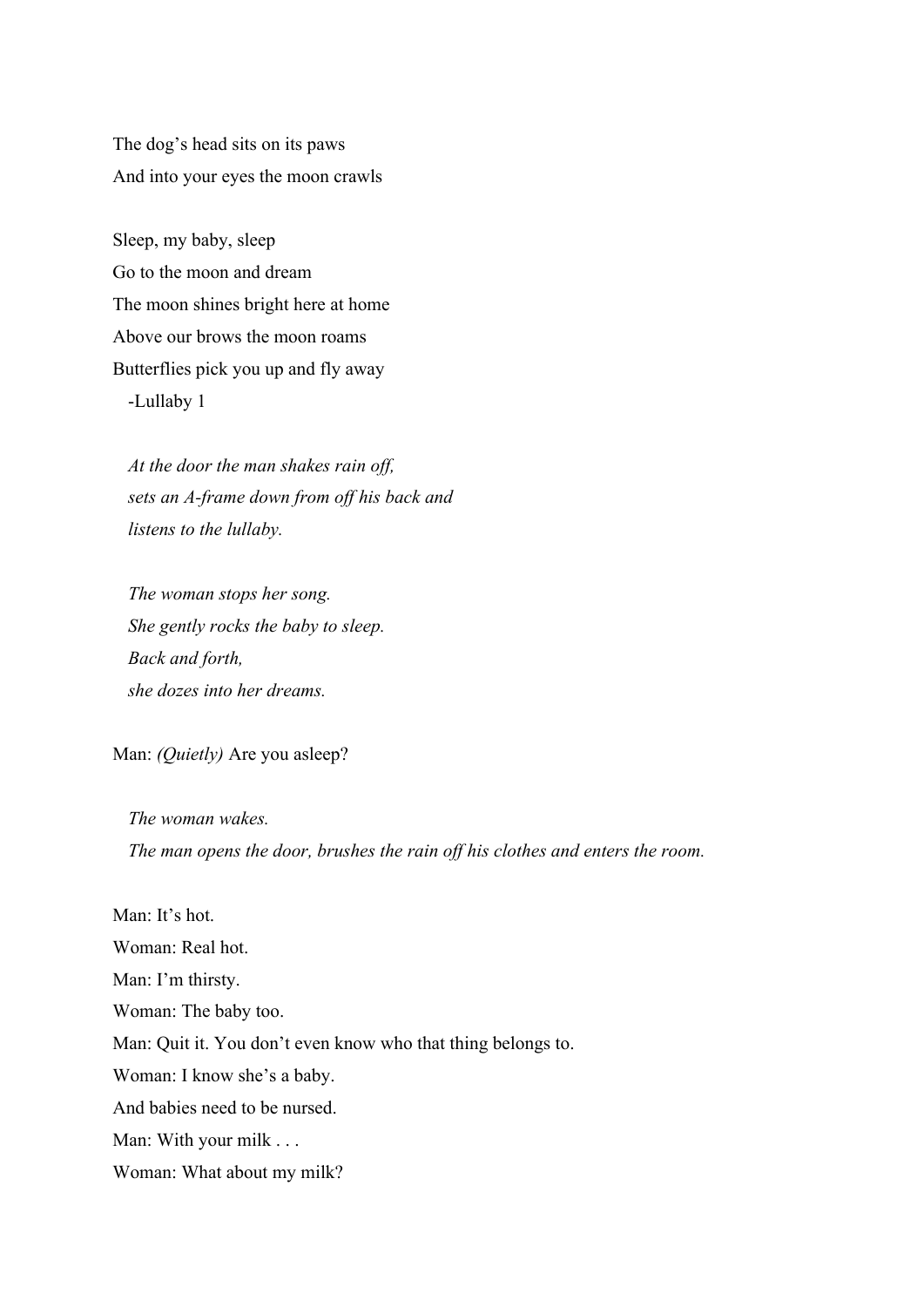Man: Enough already. Woman: At least I have to try. Man: Even though you know it's no use?

#### *Silence.*

Man: Throw her away. She's dangerous. Woman: I can't do that. Man: Just listen to what I'm saying. Woman: Don't say these things. Man: Fine. I'll take care of it. Woman: I'll throw myself down the well if you do. Man: Haven't we done enough for the kid already? Woman: We can do it. We can raise this baby . . . Man: But she's diseased. She's got the plague. Woman: Seriously, don't say these things. How do you know? Man: They all die quick . . .

*The woman covers the baby's ears.*

Woman: She's listening . . . She'll hear you . . .

#### *Interval.*

Man: It's been three days. For three days she doesn't sleep. She doesn't cry. She only smiles. For three days… Just grins. She's definitely got the plague. Woman: She's about to go to sleep. Any second… Man: Even if she survives, she'll become a leper. Woman: She's going to grow strong. I'm going to feed her my milk.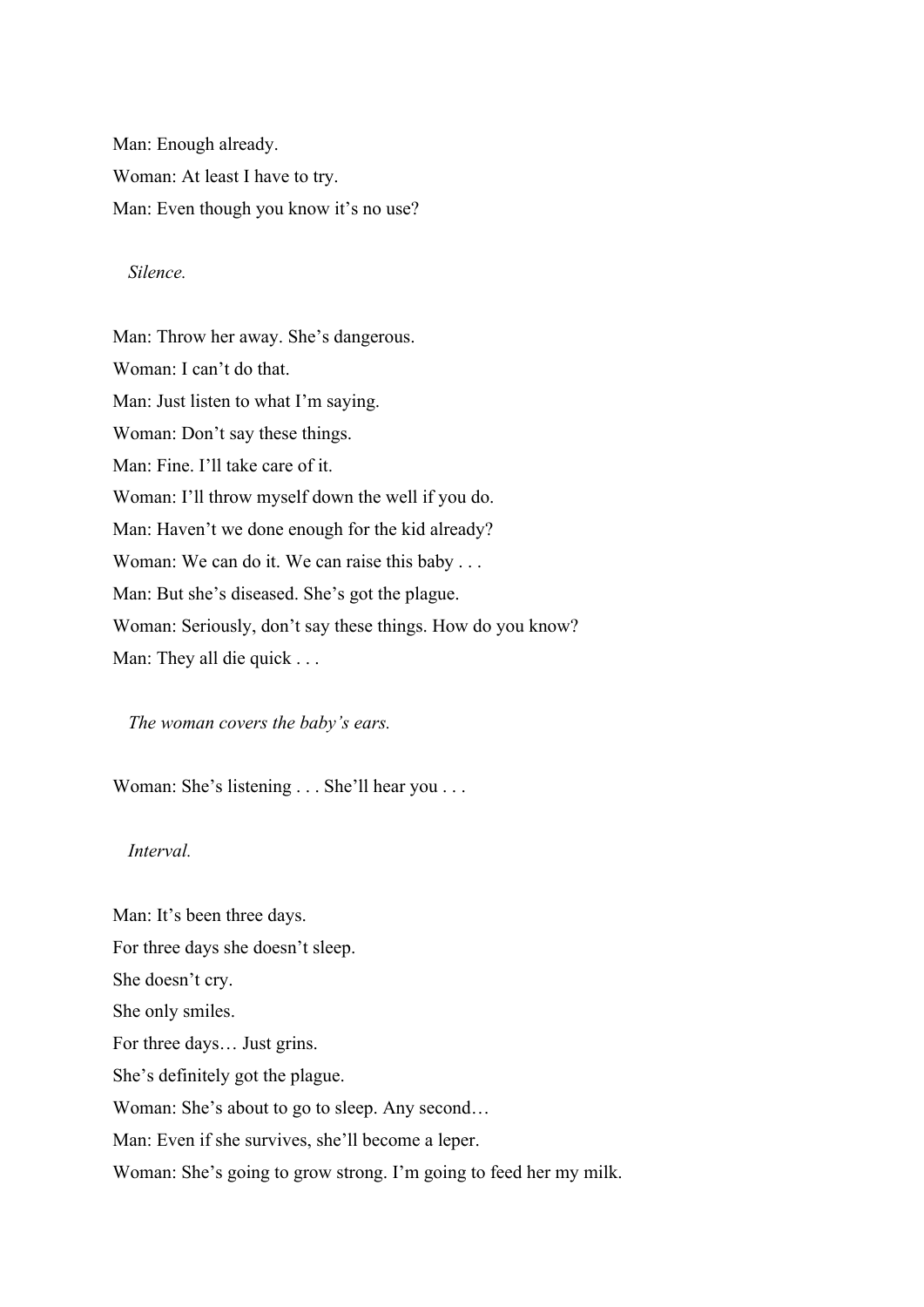Man: What milk? Woman: *My* milk!

*Silence*

*The woman coaxes the baby.*

Woman: I never even got to feed her. Man: Our baby is done for. Dead for sure. But it's not your fault. Woman: She can live. If people take turns feeding her.

*The man takes the baby from the woman and adjusts her top for her.* 

Man: Your milk, it's just water. Look. It's all watery . . . This isn't milk. The baby isn't even suckling.

Woman: The milk is going to come. You'll see. Once the baby starts to suck . . . It'll come . . . Soon .

Man: You don't have any milk. All the breasts in the fortress are dry.

Woman: But the doctor said milk would come once the baby starts to suckle ...

Man: Don't be stupid. Milk only comes to the person that has the baby. You're going to make me cry. Stop talking.

*The man sobs. The woman weeps. She gently rocks the baby.*

*The baby smiles peacefully. She shuts her eyes. The flame of the lantern flickers in the wind.*

*Silence.*

Man: Sleep. Let's sleep. It's late.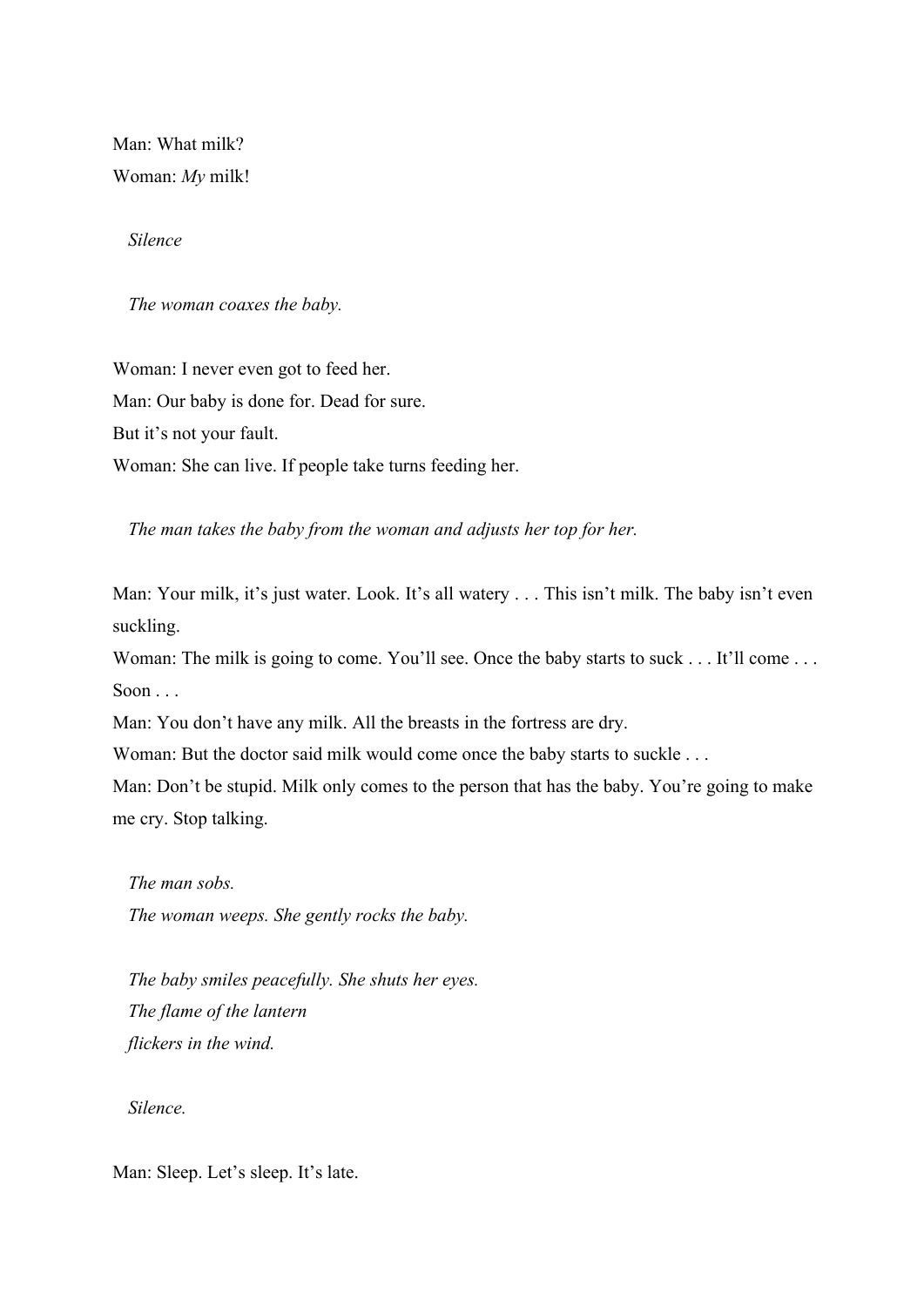Woman: *(Looking at the baby)* She's asleep, finally.

*The man rolls the bedding out. The woman lays the baby down in the center of the bedding. The man lies down. The woman lies down. The man puts out the lantern.*

*Silence*

*The man wakes in the darkness.*

Woman: Why are you up? Man: No reason. Woman: Can't you sleep? Man: I still have some work to do. Go on, sleep.

*The man begins weaving a straw sandal. The woman rolls over to face the baby. She gently pats the baby on the chest. The baby breathes with her eyes closed. The woman falls asleep.*

*The man covertly comes over to the baby. The man silently picks the baby up into his arms.* 

*The curtain drops.*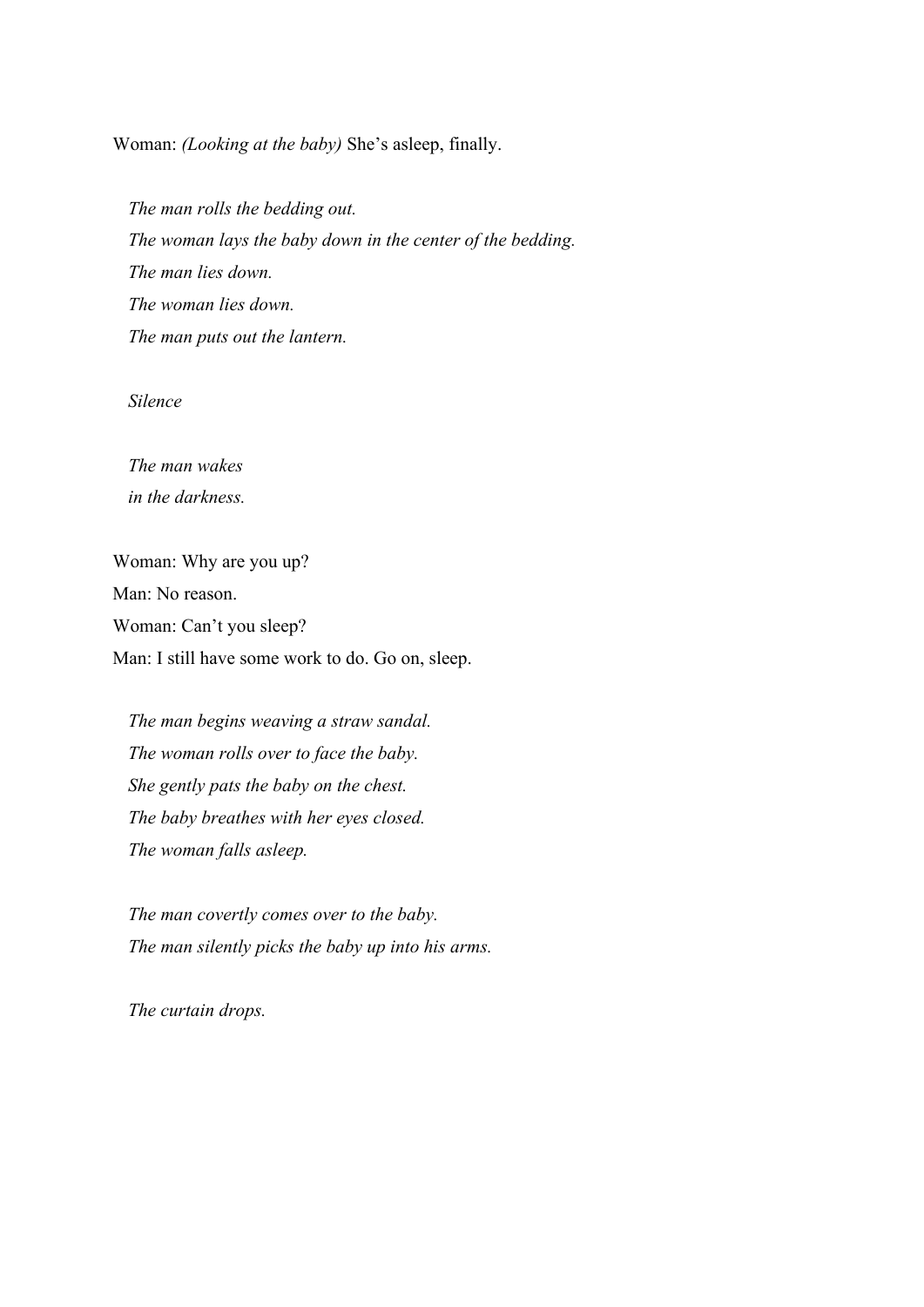## Scene 2. Under the eaves

*People are taking turns passing the baby around, nursing the baby.*

*A* woman opens her jeogori<sup>1</sup>. *An old man opens his jeogori. A boy opens his jeogori. An old woman opens her jeogori.*

*They breastfeed the baby. They open their jeogoris. Standing side by side they take turns nursing.*

Chorus: (Song/ like a work song) Open the jeogori Open the milky grave The milk that flows freely Grows baby's hair speedily You can smell Mom's breath You can smell Mom's flesh

*Standing still in the rain with a straw bag strapped to her back, an old woman with a pillow stuffed against her stomach watches the people sing.*

<sup>&</sup>lt;sup>1</sup> Korean traditional upper garment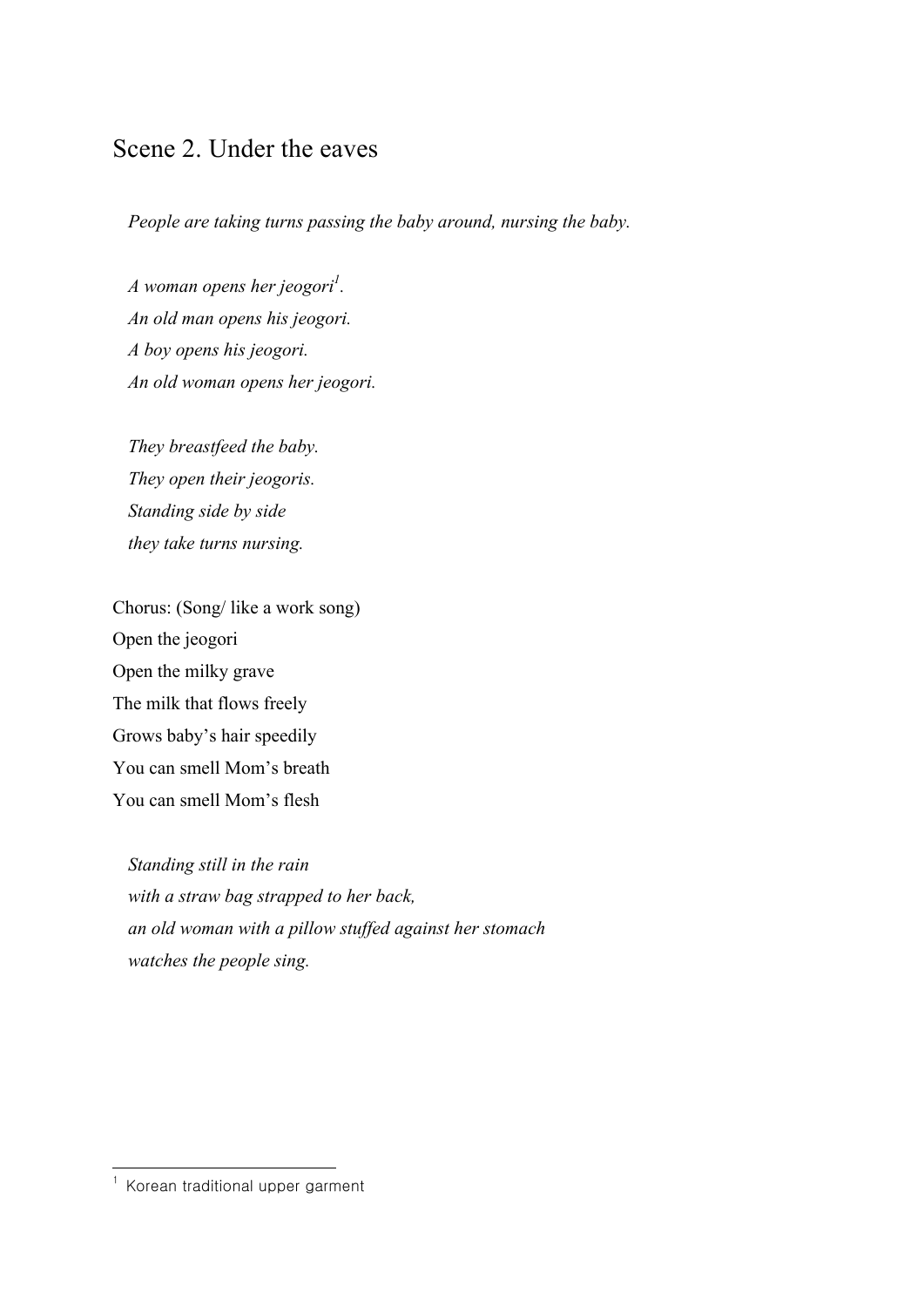## Scene 3. Rooftop

*Around midnight the gates open. Instead of carrying timber on wood frames strapped to their backs porters carry out the corpses of children who died from the plague. Digging pits shoveling porters bury children. Glancing back occasionally, they run back inside the fortress.*

*Outside the fortress. A forest. Daybreak. In the East Gate of the fortress. On the rooftop.*

*A cow's moo. Sleeping houses. On a rooftop, sleeping in swaddling clothes a baby is cradled by a man. Gently, he places the baby on the floor and runs away.* 

*In the opposite direction from the running man, standing on the roof, a jester wearing a mask appears. He comes over, takes the baby in his arms and gently rocks the baby. Wrapped in swaddling clothes, the baby smiles peacefully.*

*The jester paces back and forth on the roof as if to soothe the baby.*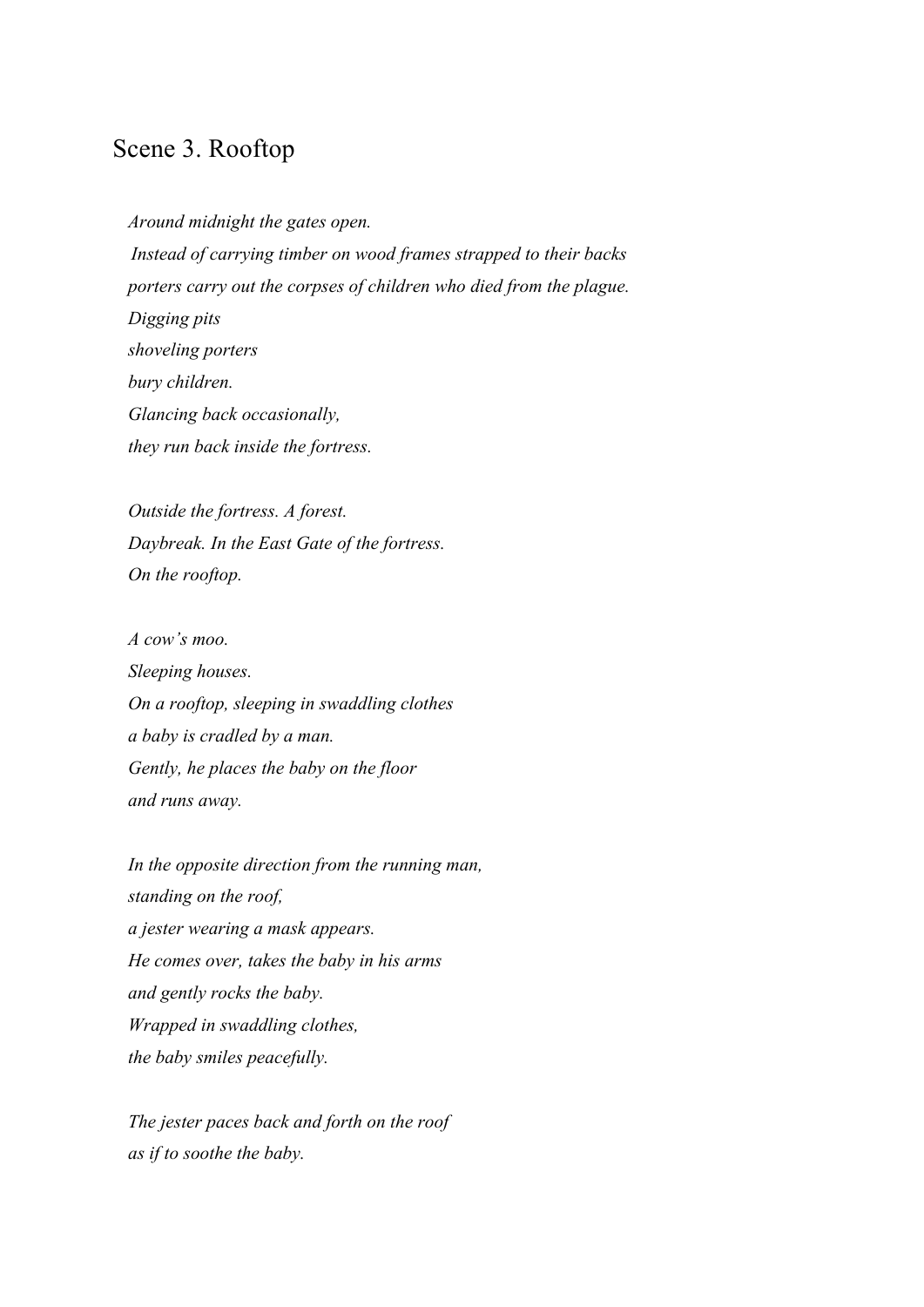*While cradling the baby, as if his movements were a lullaby, as if he was mumbling with the moon in his mouth, the jester dances as if to coax the baby. He stops swaying and for a brief moment he lifts his head. He stares at the moon.*

*Shining blue in the darkness, the mask paces back and forth on the roof.*

*Across from the jester, dozing in and out of sleep, young soldier brothers that guard the watchtower hide from the rain underneath a straw sack.*

*They scan the distance for a moment and lower their heads again.*

Older soldier: You sleeping? Younger soldier: I'm sleepy. Older soldier: You're not allowed to sleep. Younger soldier: I won't. Older soldier: It's hot. Younger soldier: It is hot. Look, people are staring at the sky with their mouths open. Older soldier: I heard they're throwing dead children away. Younger soldier: I'm scared. Will they throw us out, too? Older soldier: Come on. We're not children. We have weapons and we guard the fortress. Younger soldier: Yeah, that's right. We're soldiers. Older soldier: But you never know.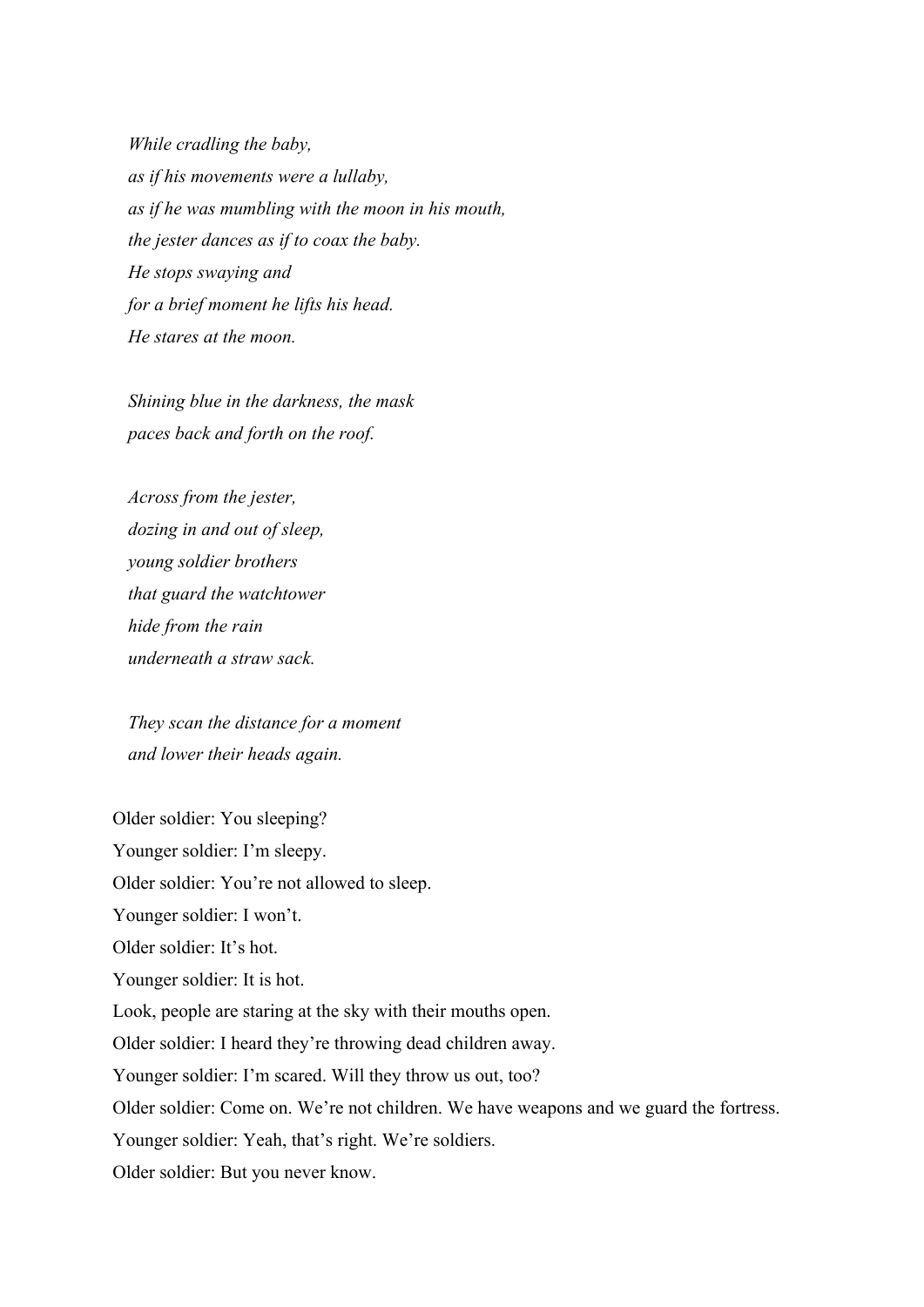Younger soldier: What do you mean?

Older soldier: If we get sick or die, who knows? The grownups might take us to the forest and toss us out too.

Younger soldier: But we're not children.

Older soldier: If we get sick they'll think of us as kids.

Younger soldier: I'm not going to get sick. I'm going to discover who our enemies are and I'm going to fight them.

Older soldier: If we do something admirable, then no one will be able to look at us like kids.

Look way out there and holler if you see something.

Younger soldier: I will brother. I have good eyes. I'll keep a good watch. But . . .

Older soldier: But what?

Younger soldier: When is Mama coming?

Older soldier: She isn't.

Younger soldier: What about Papa?

Older soldier: He went to find Mom.

Younger soldier: Do you think he's found her?

Older soldier: Who knows? Even if he did . . . he's not coming back.

Younger soldier: Why not? He knows we're here waiting.

Older soldier: We're all grown up now. We've got to stand on our own two feet.

Younger soldier: I miss Mama. Don't you?

Older soldier: Of course I do, stupid. When we get older and even after that, we'll still miss

Mom. We just have to put up with it, that's all.

Younger soldier: Why do we have to put up with it?

Older soldier: Because if we cry people will think we're kids.

Younger soldier: You're scared that they'll throw us away?

Older soldier: No one can throw us away. I'll always take care of you.

Younger soldier: I can take care of you too.

Older soldier: Taking care of someone is for grownups, stupid.

Younger soldier: You're not a grownup. You cry all the time.

Older soldier: That's enough….

I'm hungry. A man gets hungry with all this talking.

Younger soldier: Just suck on a finger like I do. Or think of the smell of Mama's hair.

Older soldier: That's what babies do when they're hungry.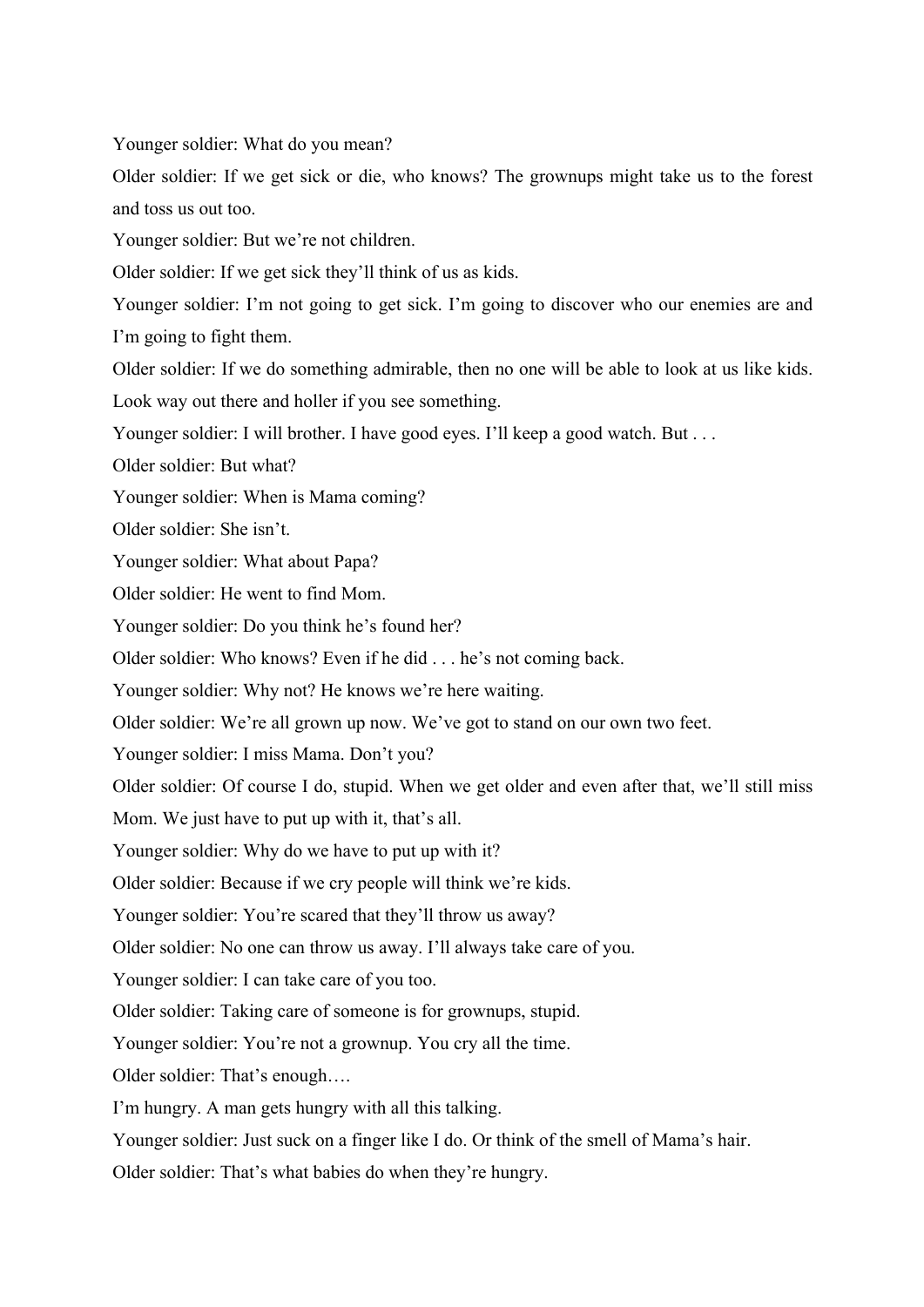Younger soldier: Come on. You used to suck Mama's finger when you slept. You know you did. And the workers, they suck their fingers too. You know why? Because they're hungry. Older soldier: You're not supposed to be watching them. You are supposed to be watching the horizon. The horizon at sea and the horizon on land. When you see dust form into clouds, blow the horn.

Younger soldier: Okay, the horizon on land and the horizon at sea.

Brother, are the horizons brothers like us?

Older soldier: They're separated from each other, but yeah, they're brothers.

*Silence.*

Younger soldier: Brother?

Older soldier: What?

Younger soldier: What are we supposed to do if someone sneaks into the fortress?

Older soldier: We report him to the superiors.

Younger soldier: What if someone is walking on the roof?

Older soldier: If someone is walking on the roof, then he is a thief.

Younger soldier: Someone's walking on the roof and he's got something in his arms.

Older soldier: Thief! What did he steal?

Younger soldier: I don't know. But he's holding it very carefully.

Older soldier: Intruder! Spy! I'm sure of it. We need to make a report.

Younger soldier: Should I blow the horn? He might run. And the king will wake up. And then we'll get punished.

Older soldier: Do you think you can shoot that far with your bow?

Younger soldier: Yeah, I think so.

Older soldier: Take him down then.

*The younger soldier aims at the intruder on the roof. With the baby still in his arms the jester is hit in the shoulder. He falls to the ground. The baby drops out the jester's arms.*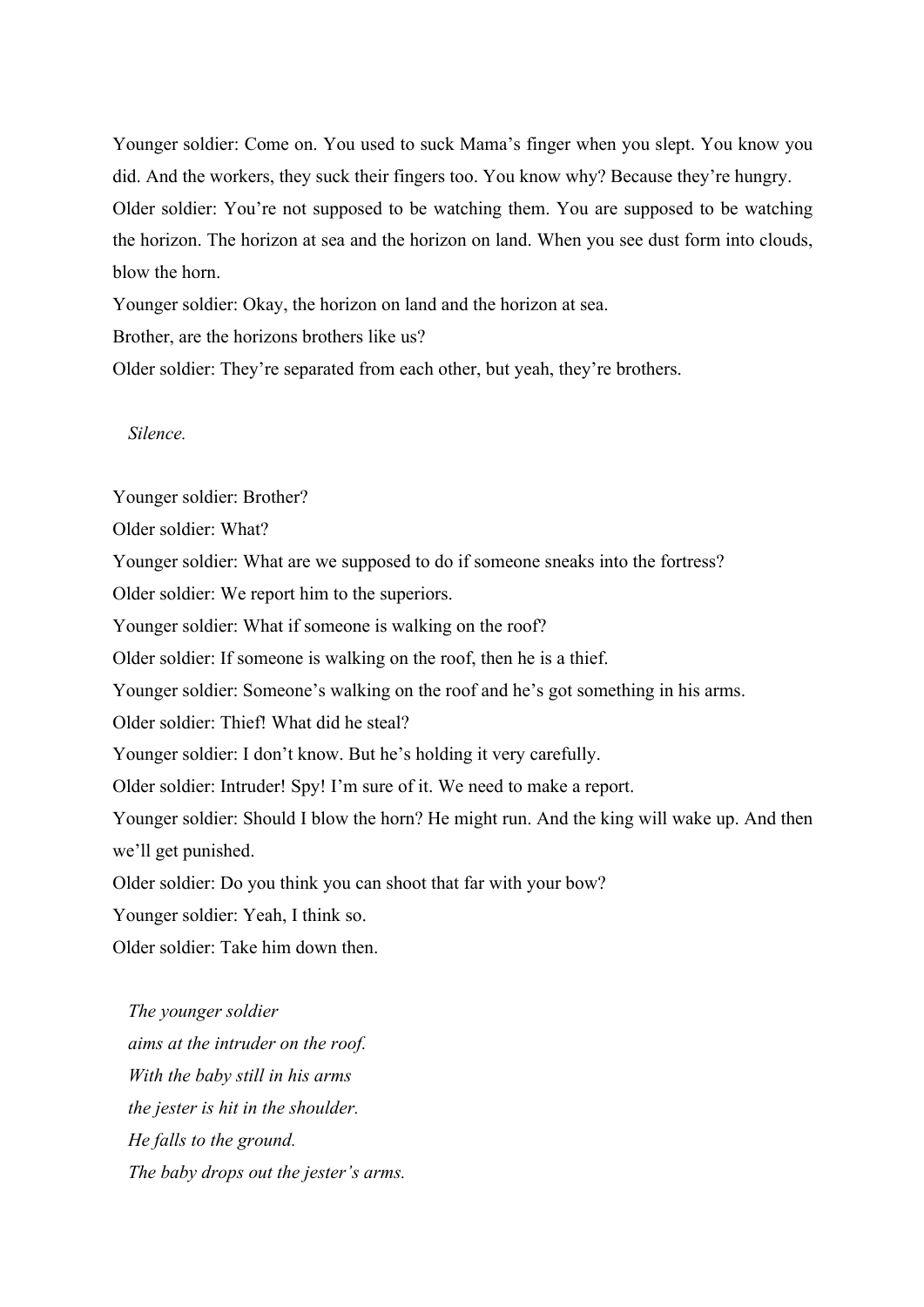*The jester tries to crawl over to pick up the baby but he can't move. Spirits of the forest try to carry the baby's shadow away in a basket. The sound of the baby's crying douses the earth. Wind. An old woman approaches. She discovers the baby. She grins.*

Old woman: Teehee, Teeheee A baby without teeth. A toothless baby!

*Darkness shrouds the moon. Before it gets shut, a serpent slips through a crack between the two doors of the fortress gate. The gate closes.*

*Standing in the rain, the old woman throws away the pillow strapped to her stomach. She grabs the baby and stuffs it underneath her clothes instead. She vanishes into the forest.*

*Outside the fortress, in the forest, cows quietly moo.*

*A man puts his shovel down and gazes up at the sky. The cows moo quietly.*

*An aged man digging a hole with a pickaxe*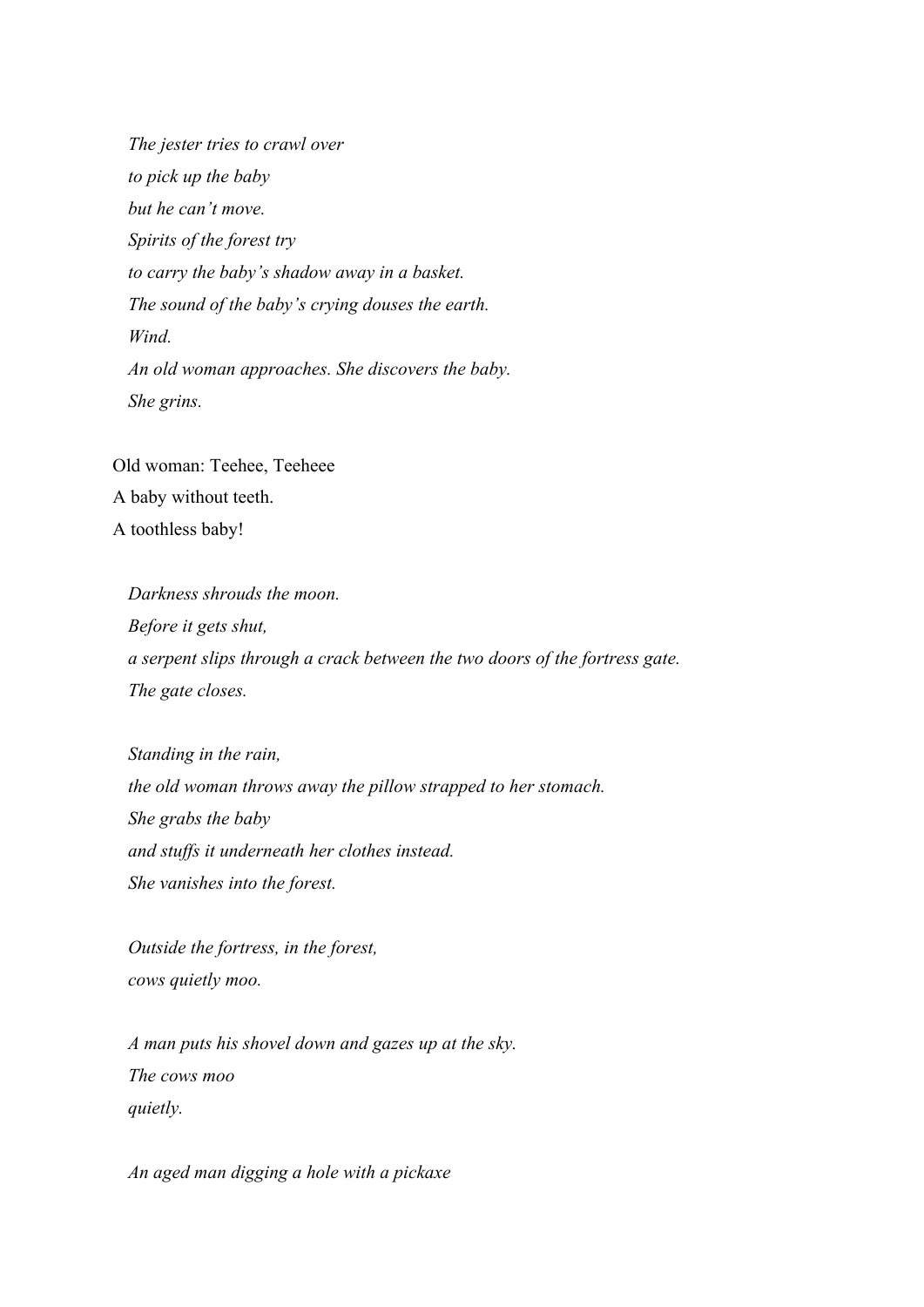*weeps.*

*In the back of a cart his old, demented mother smiles. The aged man puts his pickax down, embraces his old mother, and sticks her in the hole. The aged man crouches over the hole. He weeps.*

Aged man: I'm sorry Mother. Go in peace. You won't have to wait long. I will join you soon. My mother. Mother. My poor mother. Never forgive me.

Old mother: Teehee. It's chilly. Teehee.

Aged man: Sleep Mother, sleep How sweetly you sleep. Go to the moon in peace. Remember to smile when you leave.

*The mother begins to fall asleep. The aged man lifts the shovel over his mother and drops the shovel. He wails. His mother smiles with her eyes closed.*

*From the opposite direction, the sound of people singing.*

Old woman: Quickly, quickly, be leery, beware.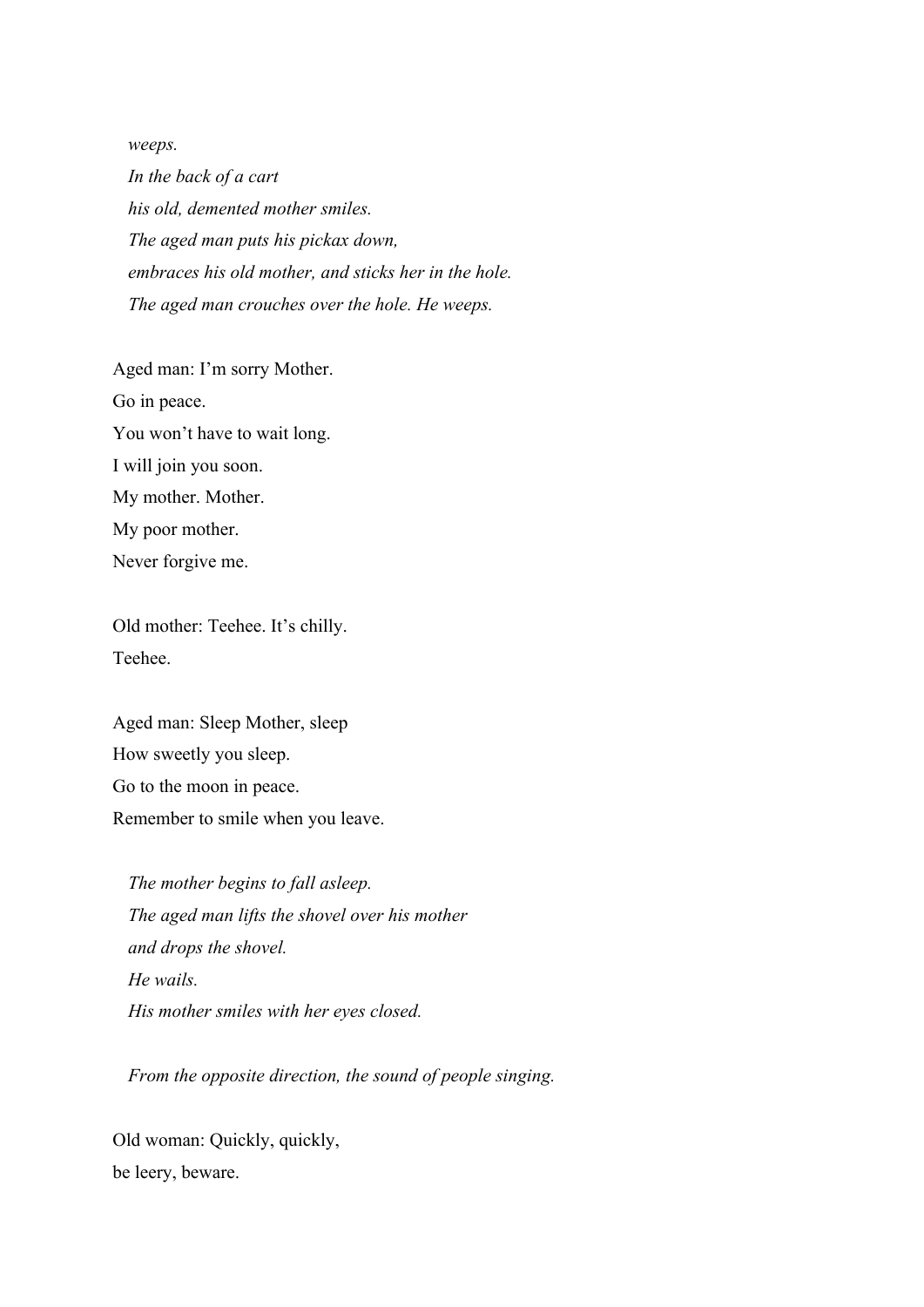Hide every bit down to the last hair.

*The aged man looks around. From a distance, the old woman with the baby stuffed inside her shirt glances at him. In a basket, she is collecting the hair she cut off with scissors from the corpses that were dumped outside the four gates. Spirits appear beside the bodies of the dead. They grab hair and place it in the old woman's basket.*

Aged man: Hey, wh-what is this! You're cutting dead people's hair—w-what do you think you're doing?

*Afraid she might see, the aged man covers his old mother's eyes.*

Old woman: Quickly, quickly, be leery, beware. Hide every bit, down to the last hair. Take her out with the shovel. I'm waiting for the hair of two people.

Old Mother: Teehee Teehee.

Aged man: Crazy woman! You're really nuts!

*The aged man throws his old mother in the cart and they flee. With his old mother on his back he abandons the cart. He runs inside the fortress.*

*Several years pass.*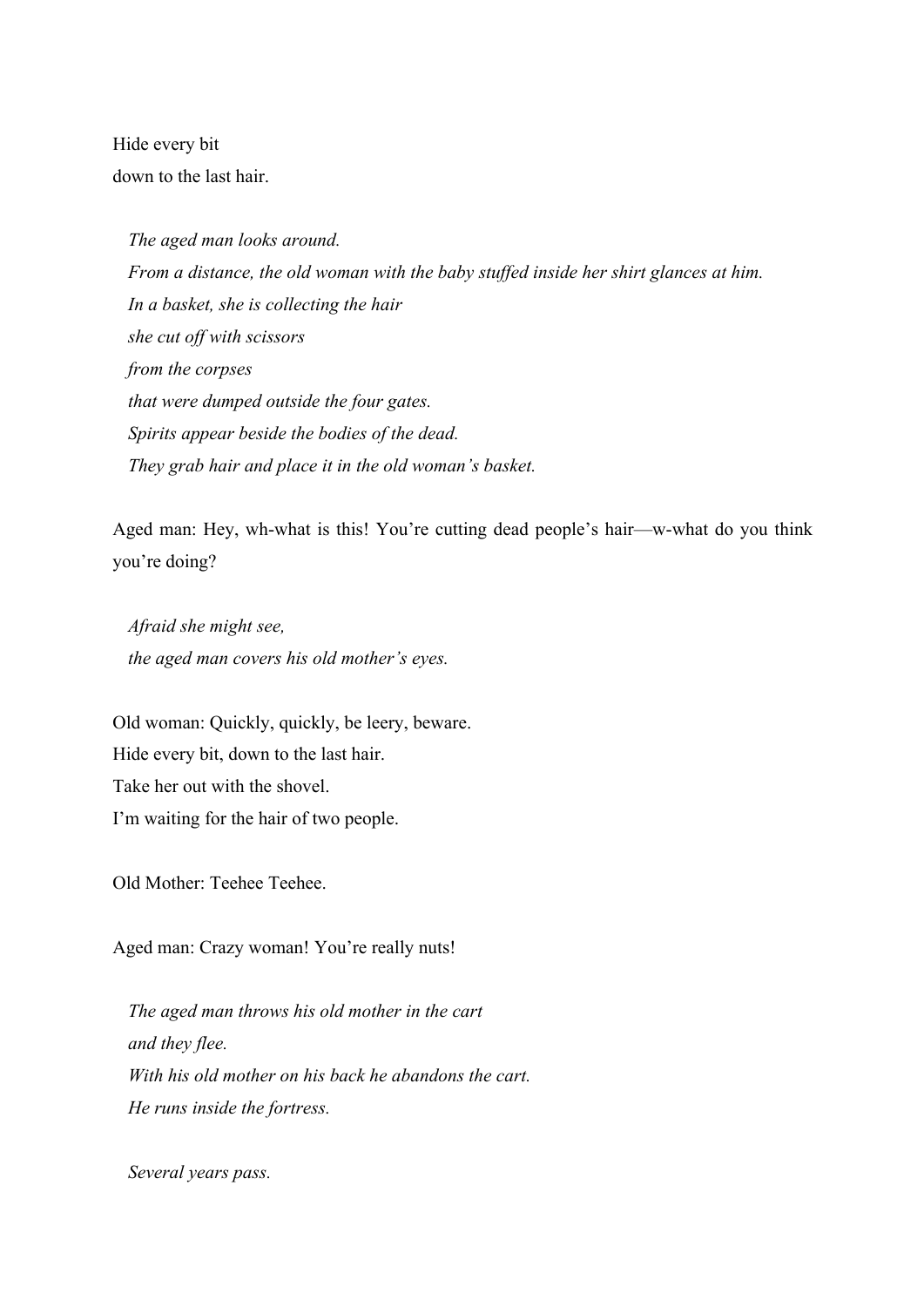# Act 2, Sungnyemun (South Gate)

## Drought.

*The night is the sound of trees searching for leaves they lost.*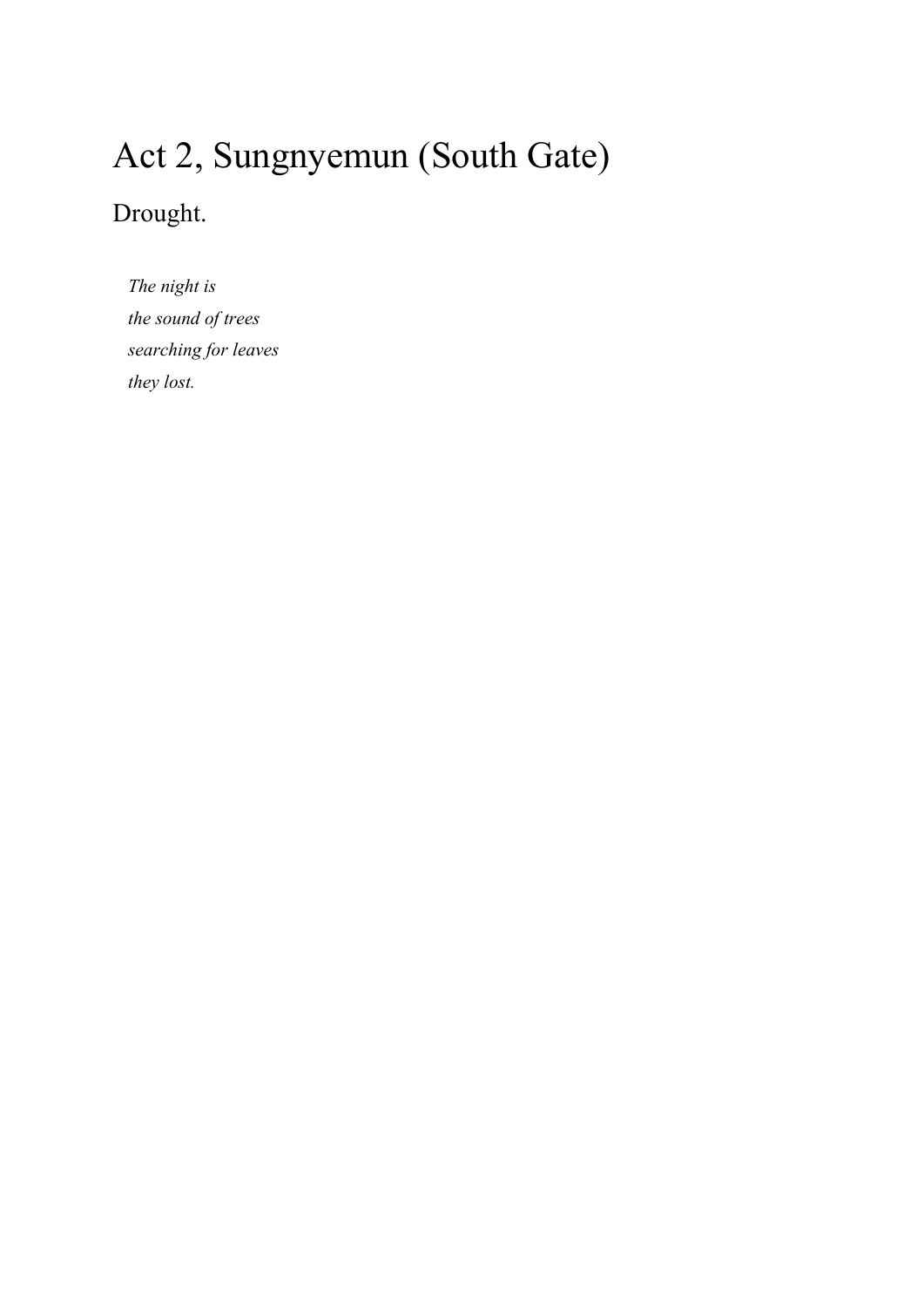### Scene 1. Rampart. Watchtower.

*Workers spread out sleeping in the open. Dry wind. A beggar turns the pocket of a sleeping worker inside out. Snoring. People toss, people turn. Dry wind. Rats crawl over the stomachs of sleeping people. Hanging at the top of a fortress gate is the cut off head of a man. Inside the eye sockets flies lay their eggs.*

#### *Rampart.*

*A worker shovels in the darkness. A worker pickaxes. Without expression, the face of a worker carrying sand. Deprived of sleep for several days, lethargically, drowsily, slowly tramping onward, the man carrying sand takes a step, stops, and, one foot at a time, takes another step.*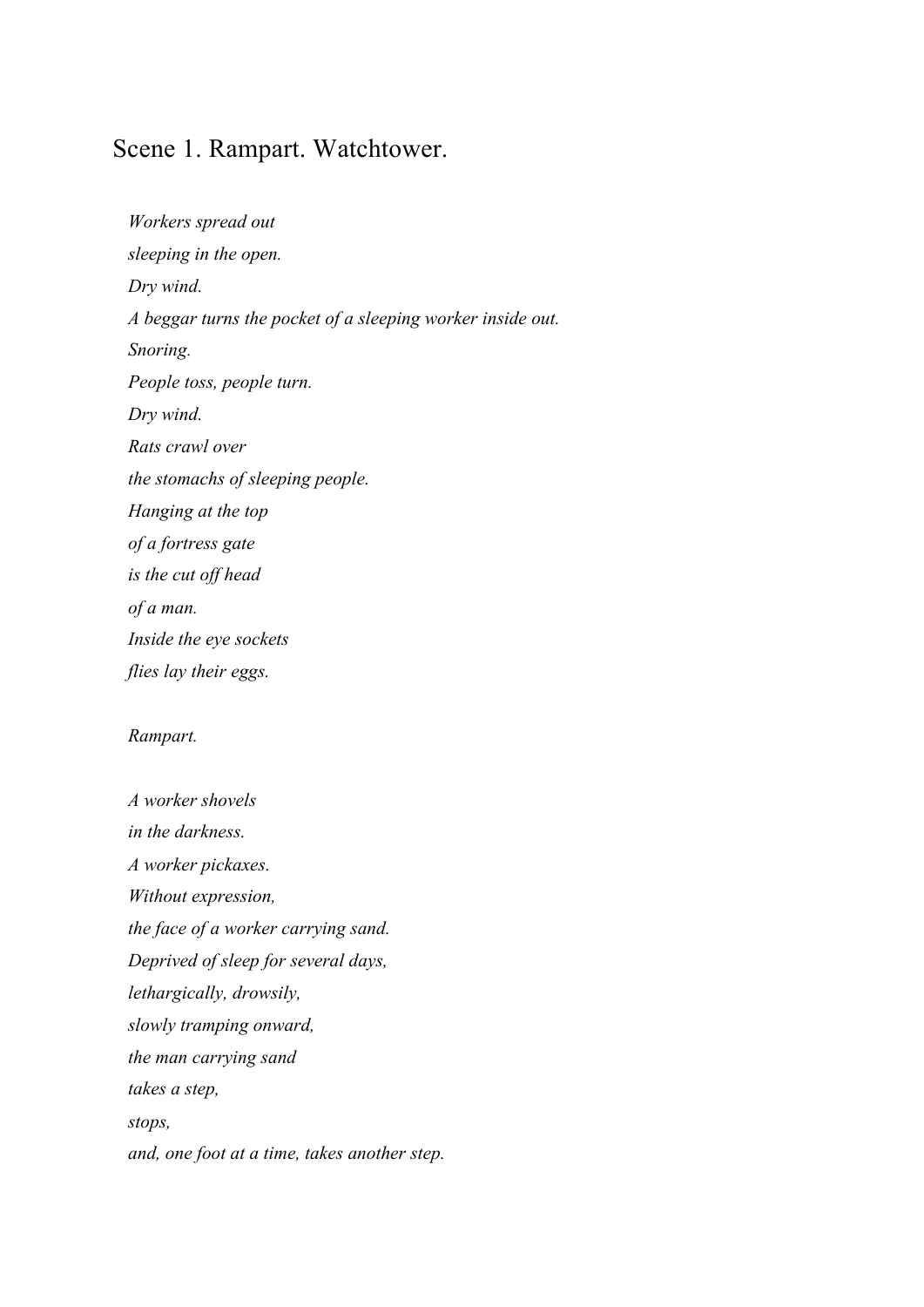*Watchtower.*

*Two young soldiers lay down next to their weapons and doze in and out of sleep. At the rim of the fortress the chief carpenter offers a cup of pure, sacred water to the land gods and to the gods of the mountains. Subordinates watch him from behind. After bowing several times the chief carpenter flops to the ground as if he is dying of thirst. With an expression like nothing really matters in the world, the chief carpenter picks up the offering chugs down the water and flings away the bowl.*

*Inside the fortress. Before midnight. Rampart. Watchtower.*

*Guarding the watchtower, two young soldiers huddle together. They warm themselves by the fire.*

Younger soldier: Brother! Brother! Older soldier: I'm sleepy. Younger soldier: Don't sleep. It's dangerous to sleep. Older soldier: I'm not sleeping. Younger soldier: Well then, what are you doing? Older soldier: I'm looking at something with my eyes closed. Younger soldier: What do you see?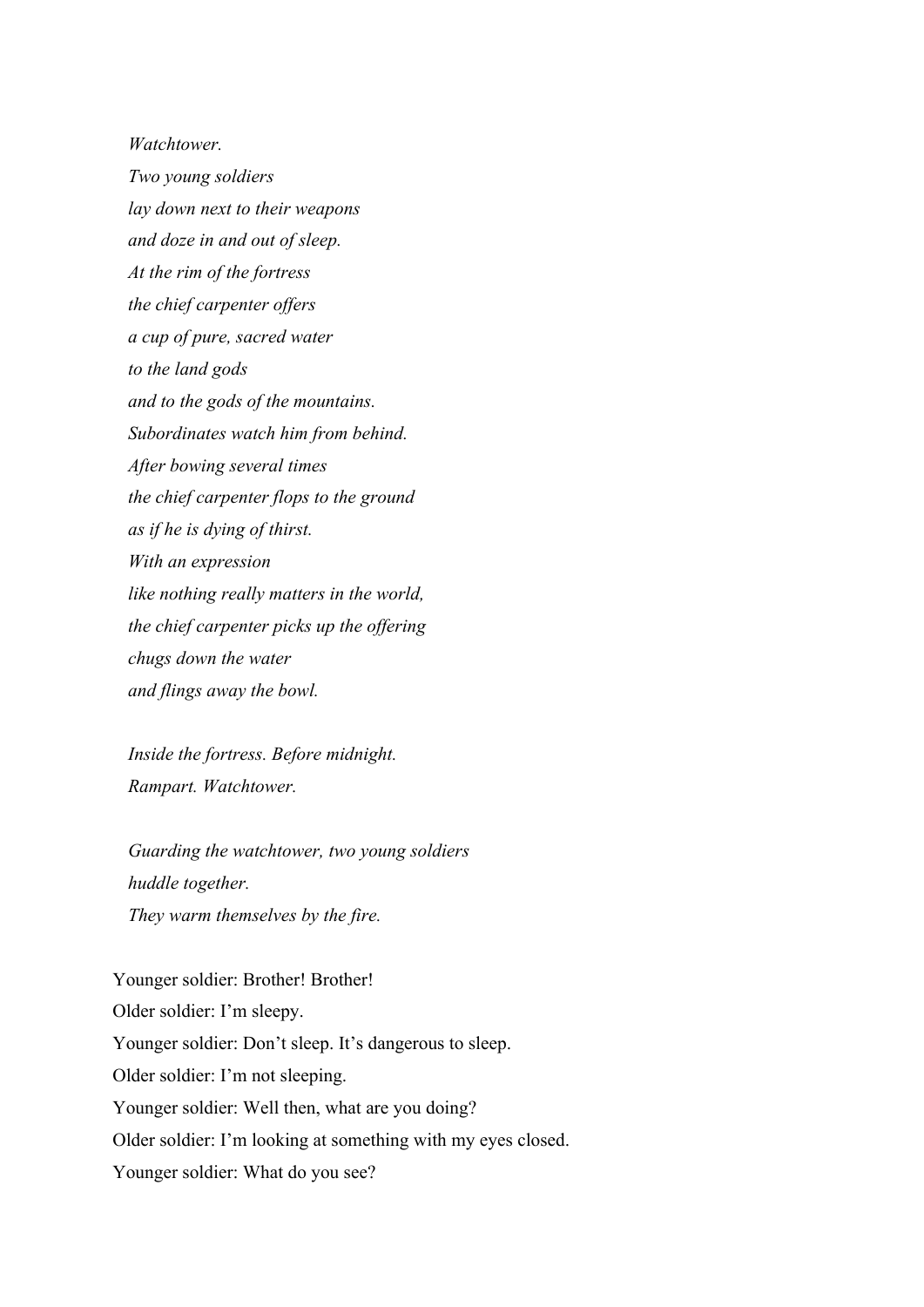Older soldier: Nothing. Younger soldier: What are you looking at then? Older soldier: Darkness. The darkness that lives inside a well. Younger soldier: How can you see a darkness? Older soldier: You can feel it. You know that feeling when you close your eyes and the moon comes inside. It's like that. It's cold. Younger soldier: You are right. The moon is cold. It's already down at our toes. Older soldier: We've got to close the fortress gate. Younger soldier: Wait a second. Older soldier: Okay, The wind is about to close the gate for us anyway . . . But, wait! Out there, look! A rain ceremony. They are sinking a tiger head into the Han. Younger soldier: To make the rain come? Older soldier: To make the rain come. They're bringing a big palanquin. Younger soldier: Palanquin? What kind of a palanquin? Older soldier: The kind that makes you fall asleep if you go inside. Younger soldier: Brother, what if a lullaby comes out the palanquin? Older soldier: Don't listen. You aren't allowed to sleep. Cover your ears.

#### *Music comes from the distance.*

*The high priest lights a fire on some rocks. Looking down, he blesses the construction site of the fortress that the chief carpenter oversees.*

*The chief carpenter enters the barracks.*

*Oddly shaped tools for experiments are laid about. Measured on a specially shaped scale the carpenter carefully transfers the blood of wild animals into a glass bottle filled with mud. He shakes up the bottle and pours it into a cup on the scale.*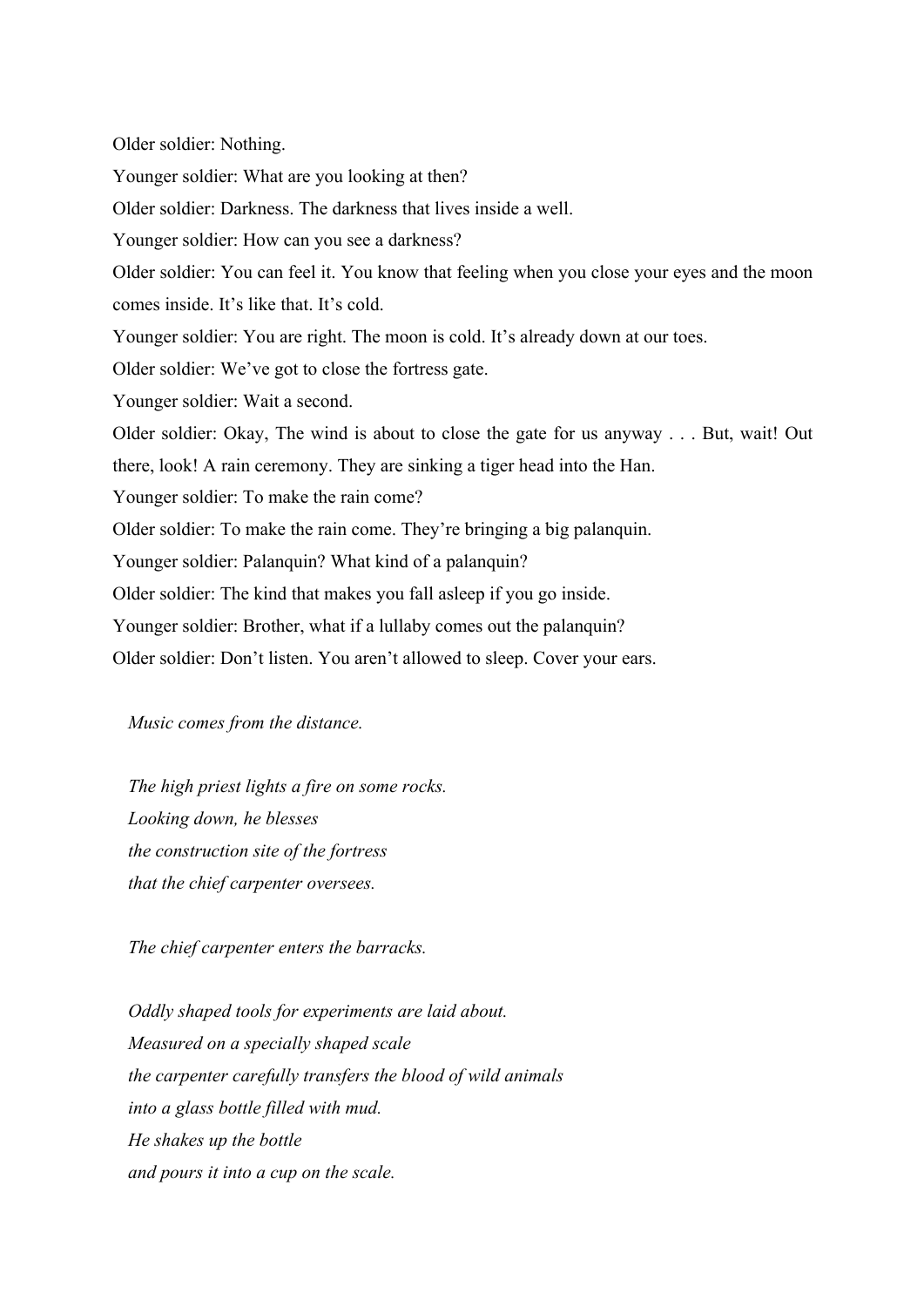*He reads the scale, adds some soil, reads the scale again, mixes the cup, looks at the scale, completely absorbed in his work, he seems satisfied and using the same method, he begins to concoct a strange brew of tea called "the aphrodisiac."*

*Sent from a distance, the priest's grotesque incantations enter the barracks.*

*Sprinkling animal blood, igniting a fire on the rocks, the high priest on top of an altar makes an offering. The chief carpenter watches him while sipping tea. Beside the chief carpenter, the astronomer cups the chief carpenter's ear and whispers something. The astronomer exits the barracks.*

*Coming from the distance the sound of construction. The high priest listens intently to a single sound that has travelled a long way.* 

*The high priest enters the barracks. The astronomer follows the high priest. And the commander follows the astronomer. The chief carpenter, between sips of tea, begins to speak.*

Chief carpenter: The rocks are getting hot in the sun. Commander: The drought is so bad that when you touch a rock, your skin sticks to it. Chief carpenter: In autumn the mud will become brittle with dew . . . We must rush the completion.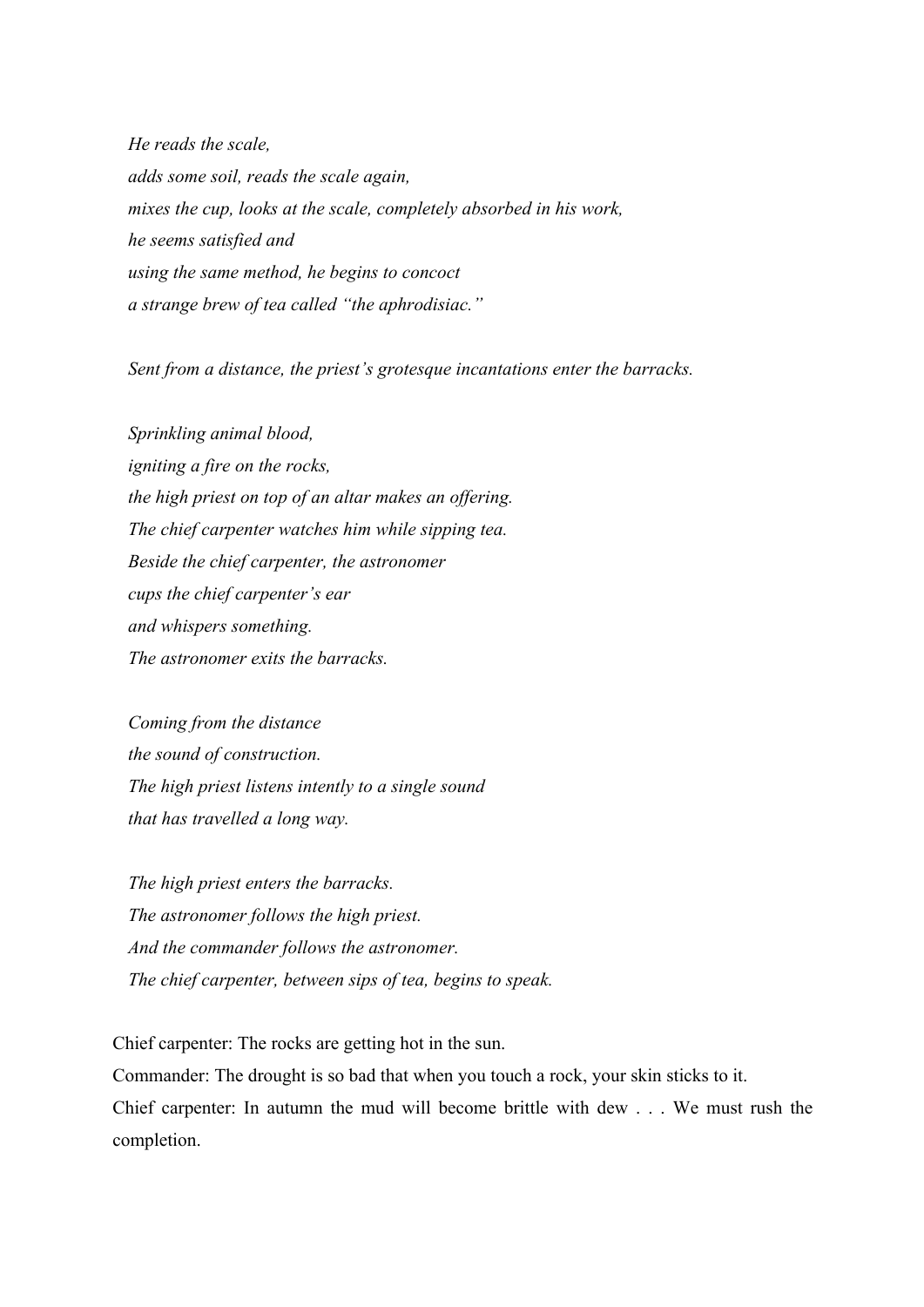#### *Silence.*

Chief carpenter: Have you dealt with the runaways? Commander: The forest is hiding them. Chief carpenter: Bring their heads on the ends of spears! We'll make a display of them on the fortress gate! And people can look at them as they pass!

Commander: So that people can look at them as they pass!

#### *Silence.*

Commander: *(Trying to be tactful)* Sir, because they are nursed on diseased milk, children are stuffed in straw bags and thrown outside the fortress gates before they even reach their first birthday. The corpses of those that fell during construction are piling up like dead rice. A drought has come and a plague is circulating. Because people don't have anywhere to sleep, bugs lay their eggs and build their nests inside people's bodies. Outside the walls Tatar bandits lick their lips and anxiously wait for a chance to invade. I am afraid. And because I am afraid, I drool in my sleep. All I do is worry. I think about the day when they will invade. I watch the workers. For several nights they close their eyes. They drool. And then they flee. Chief carpenter: Even if it means stacking people's heads to prop the crumbling walls, we will finish this fortress!

Commander: Even if it means stuffing the heads of dead people in the collapsed wall!

Chief carpenter: Two of the forts have collapsed already. The cut of the stones and the layering are weak. You've got to pay attention to the process of trimming the stones, grading the ground. That's why I, chief carpenter, will oversee this process. I will trim the rocks. I will grade the land.

#### *Silence.*

*The astronomer comes over to the chief carpenter and dusts off the chief carpenter's shoulder.*

Chief carpenter: How many times a day is mud brought up?

Astronomer: They carry mud on their backs when they go up. And they take the bodies of the dead on their way down. The workers are giving their flesh and blood to the construction.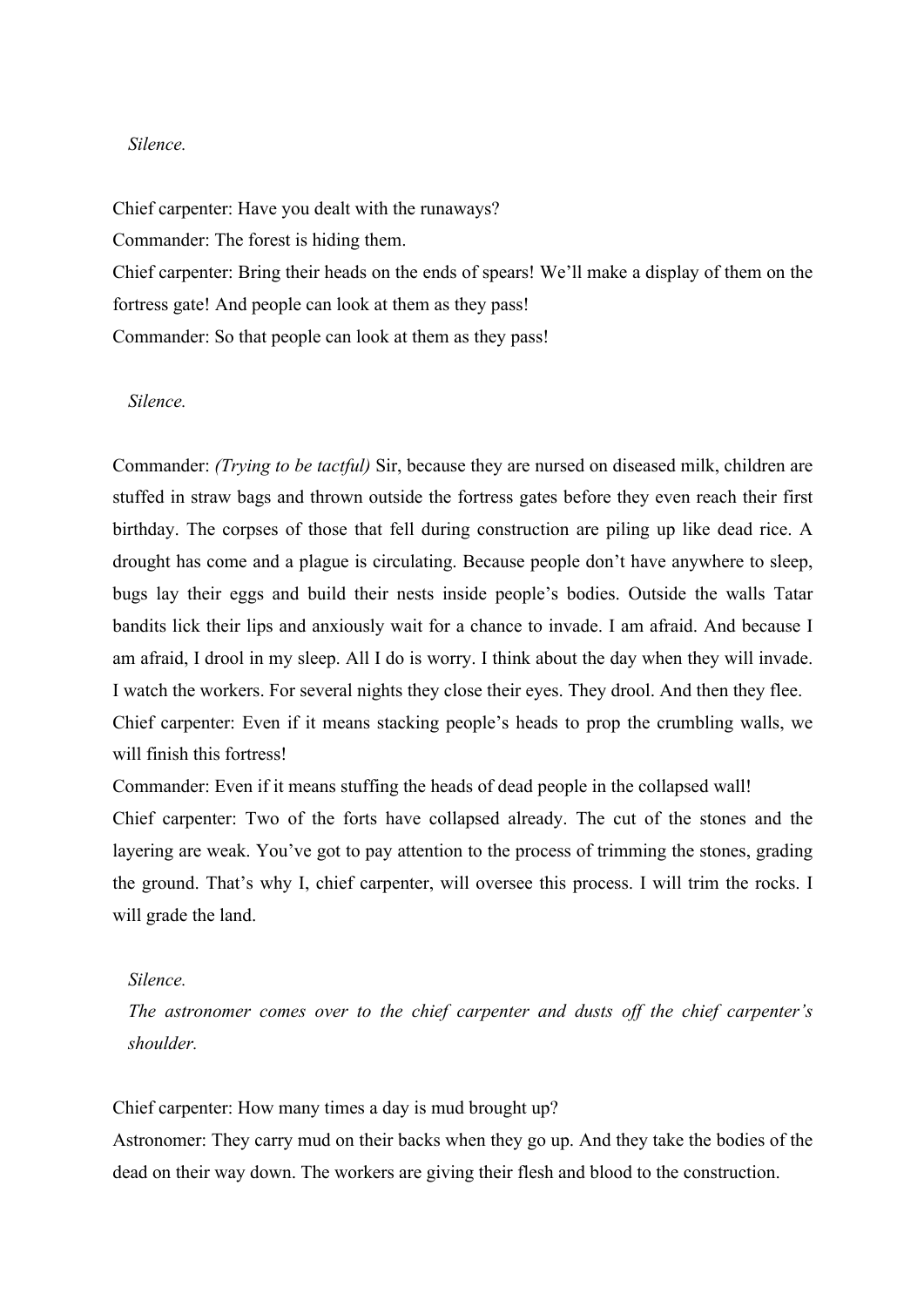Chief carpenter: Make sure that everything goes according to plan. Astronomer: Yes, sir. According to plan…

#### *While looking at workers carrying loads on their backs, the chief carpenter speaks.*

Chief carpenter: I have been entrusted by the king to handle all matters concerning the construction of this fortress. These gates, the wall, and the ramparts all serve a high purpose. You see they create a border for the king and his internal government. It separates them from the outside world. Even when tempests rage and great boulders fall, we will sweat by day! We'll drool by night! We will complete the walls!

*The chief carpenter drinks the brewed tea, some of which trickles down his chin. The astronomer walks up to the chief carpenter and wipes the tea on the carpenter's chin with his own sleeve.*

Commander: What should we do with the young stonemasons? When their parents fall to the ground they weep.

Chief carpenter: Shut up their whines! Stuff stone dust in mouths. Shove dust in their ears. Astronomer: Yes sir! Without them even realizing it, we'll sneakily poke dust in their ears. And when we shove dust in their mouths, they won't even be able to hear each other cry. Chief carpenter: Damn right!

*The commander, trying to be tactful, makes his exit. The chief carpenter sits down again at the paduk table. The astronomer sits down across from him.*

*A servant brings in a basin of warm water to wash the chief carpenter's feet. He washes the chief carpenter's feet. Playing paduk, the chief carpenter and astronomer.*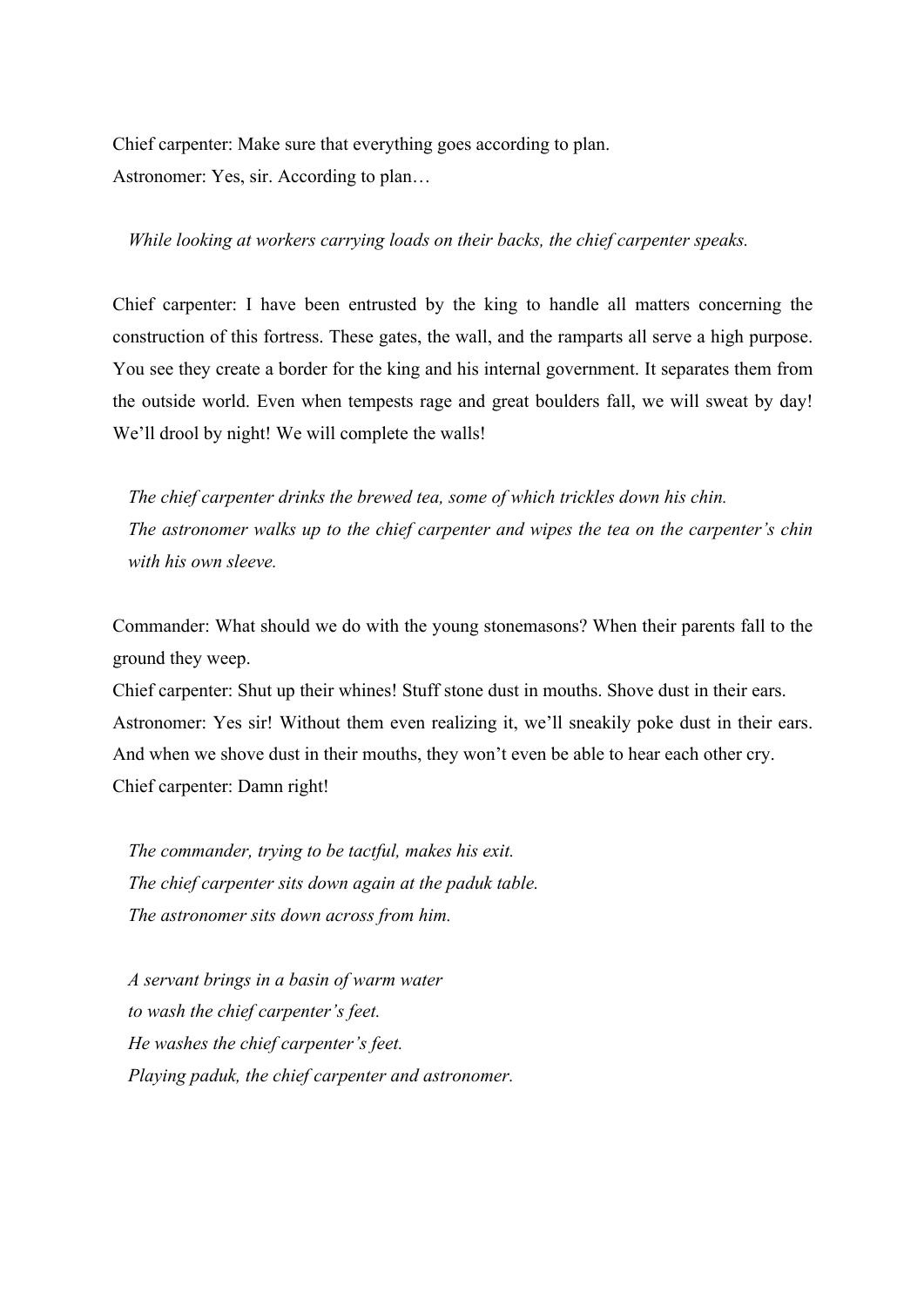Astronomer: Oh no, I can't believe it. What a move! Your methods, sir, they are dark yet sharp. Vivid yet vague . . . Slow as a stone myself, I can never keep pace. I must say, your white stones have brought me to the edge of the proverbial cliff.

Chief carpenter: *(Putting down a white stone)* You place the stones as if they are so light they are hollow. Tell me Astronomer, because you memorized the trajectory of the stars, do you look to the sky every time you get trapped in a corner?

Astronomer: Oh no, dear me Sir. It looks as if I've lost again!

Chief carpenter: *(Collecting the white and black stones and putting them in their boxes*) Even with all that you learned of the universe, your knowledge can't pierce me, can it?

Astronomer: (Waving his hands) Oh, of course not, Sir. When I play against you, no matter how hard I try,  $I \dots$ 

Chief carpenter: Oh go jump off a cliff! Gather those black stones you bite in your mouth and jump off a cliff. Hehe. Fishy though, dear officer, where is it do you think that I need to put my stones?

Astronomer: The white stone you hold in your hand has turned pale.

Put it where it's empty, Sir. Into the heart of the people.

Chief carpenter: Ah, let's be done with it. Your hands are too soft Astronomer . . . You need to grow some calluses.

*The chief carpenter shoves the paduk board away.*

Astronomer: Sir, only two months are left. A message sent down from the court says that a new chief carpenter will be appointed if the construction isn't finished on schedule.

Chief carpenter: It'll get finished. I can do it.

Astronomer: Where in this world do things get accomplished by willpower alone?

Chief carpenter: I'm not like you, reading books, not developing willpower. We've gotten this far by stacking stones one at a time, piling them up high. Does it look like Jeong Do-jeon is here in the construction plans, preaching his philosophy of righteousness, propriety, wisdom and benevolence?

Astronomer: Indeed Sir, he is. As you can see, the East Gate Heunginmun lives well, hiding the philosophy of benevolence in its rear hole. The West Gate of Donuimun is also doing well, stomping to the tune of the philosophy of righteousness. Even though they haven't taken the philosophy of propriety into complete consideration, the South Gate of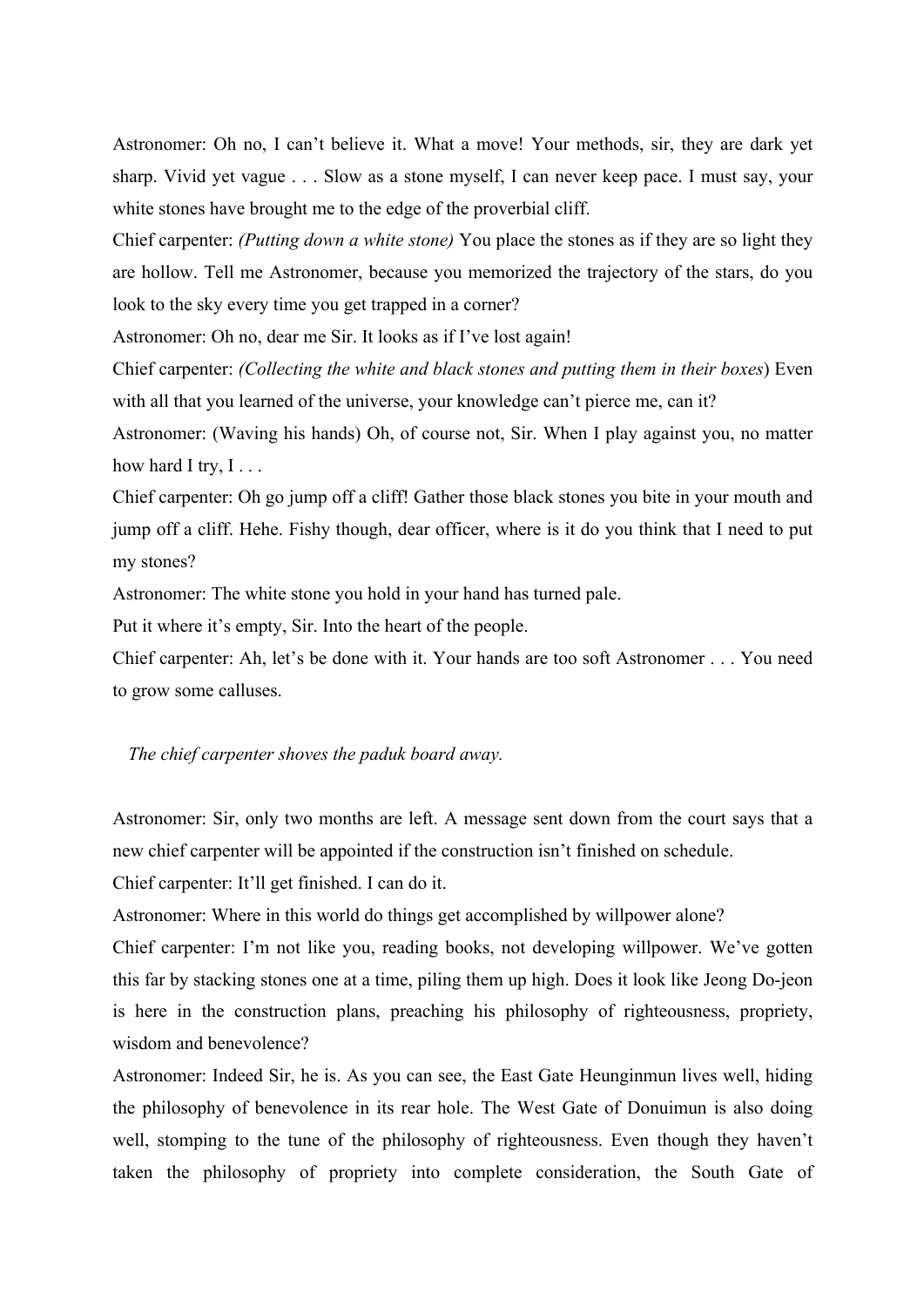Sungnyemun hasn't had any major mess ups. And Sukjeongmun, the North Gate, has planted the model of wisdom deep into the ground . . . And that is how our bowels move regularly, by day and by night.

Chief carpenter: Huh huh, really? In this heat the burial mounds of kings are growing so ripe they could crack at any moment. Evidently the people in the fortress haven't been sleeping at night. Is that right?

*The astronomer recoils.*

Astronomer: Both earth and sky are filled with people nodding off, half-awake.

Chief carpenter: And why is that?

Astronomer: It's because of water. Or should I say, the lack of it. When one doesn't drink water for a long time the nasal cavity grows weak and sleepiness comes. I don't even remember the last time I had a drink.

Chief carpenter: A little rain has to come . . . Broken stones require mud to stick together. Has the high priest's rain ritual failed again?

Astronomer: Sir! You must not believe everything the high priest says. That man is a descendent of butchers, butchers who cut skin straight off the horse's back. And was it not those same butchers, riding their horses, who stirred up a riot, beating people, setting things on fire? It's preposterous to think that this son of a butcher can take an animal's blood or flesh and read the heavens. He has a tongue blacker than the night sky. The fool can't see a thing. The chief carpenter needs to base his predictions on the texts of astronomers—the astronomers, who are, let us not forget, officially approved by the king.

*The chief carpenter stares directly at the astronomer, then speaks.*

Chief carpenter: Wow . . . Your tongue shoots strong like a sprout. I am curious, where will it stop? Will it become a tree? A forest?

Chief carpenter: Make preparations! A rain ritual will be performed on the fifteenth day of the month. The palanquin to be used in the ritual . . . I will build it with my own two hands. You may go.

*The chief carpenter strikes the paduk board with his fist.*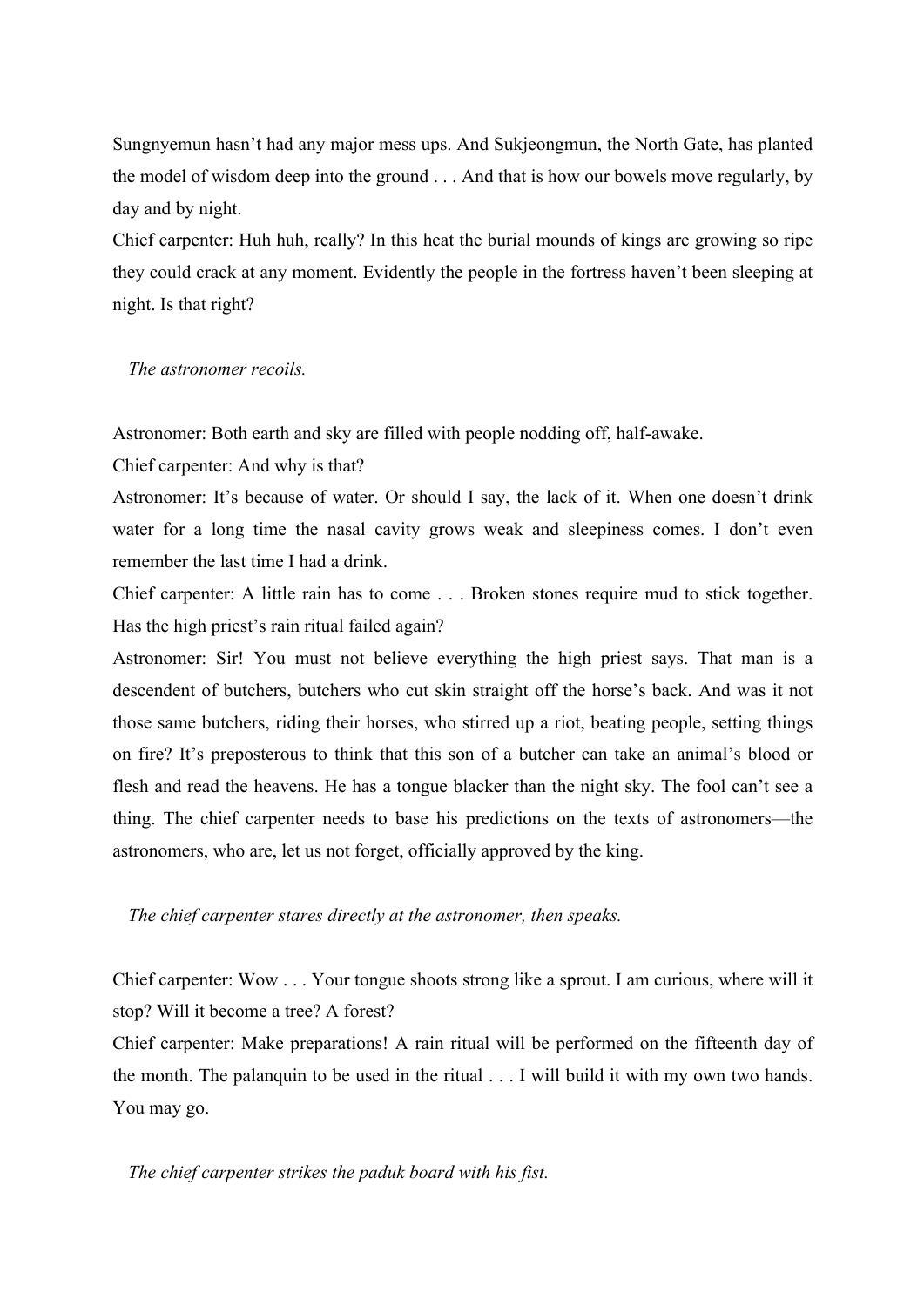#### *The astronomer turns his head.*

Astronomer: Damn it, chief! And what about the people! You must quickly make progeny. To appease public sentiment.

Chief carpenter: I have prayed and wished with the sacred water. But it doesn't do a damn thing.

Astronomer: Next month, according to divination, there will be a full moon. When the moon is full you must build a palace inside it.

Chief carpenter: Build a palace inside the moon? Building this fortress is hard enough.

Astronomer: Hehe. Sir, if you look inside a girl's skirt, that is where the moon opens and you build the palace.

Chief carpenter: I'd rather put on a skirt, walk out the fortress gates and live the rest of my life in the wilderness. I don't want kids.

Astronomer: Sir, never say that again.

It is your duty to spread your life into the heavens of men, obey the orders and oversee the construction of the fortress.

#### *The astronomer unfolds the carpenter's clenched fist and begins to read his palm.*

Astronomer: You cannot give up Sir. If you give up, blood will flow from all four gates. Chief carpenter: Every night I drool. I have nightmares. In my dreams I watch black hair pour out from my mouth. Wise astronomer, tell me, when will it rain? Astronomer: I'm searching for the appropriate date. People breathe at your command, Sir. When the four gates are completed, the plague and drought will also come to an end. Chief carpenter: If only construction is as easy as your advice is syrupy, the fortress would be done already. It's amazing. Your tongue coils around my body as if it was a snake. Astronomer: Teehee.

*Lifting his feet out of the water basin, the chief carpenter. After drying the chief carpenter's feet with a towel, a servant*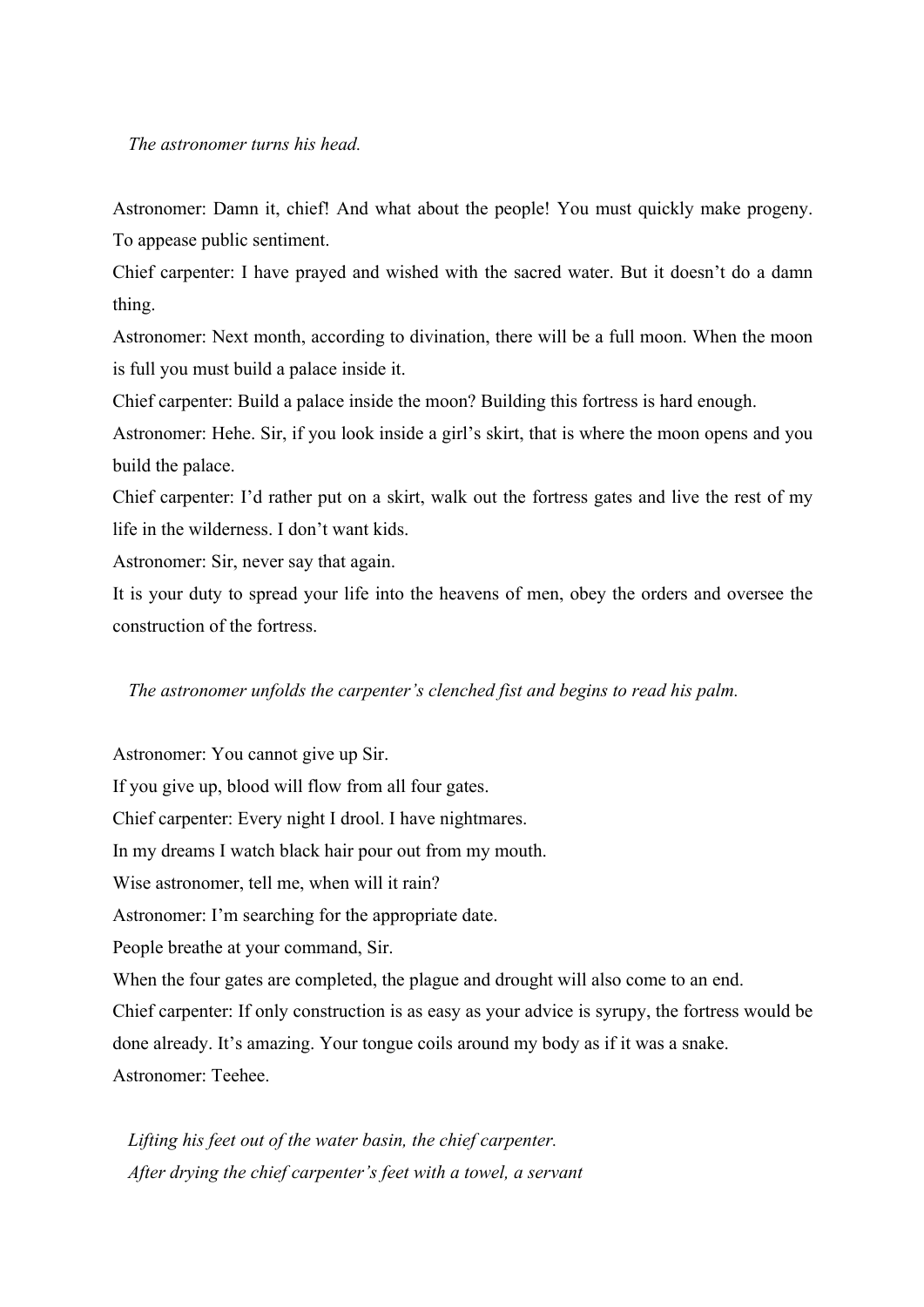*picks up the basin and exits.*

Chief carpenter: Have you found a baby? Astronomer: We found a baby with eyes exactly like yours. Chief carpenter: And? Astronomer: We threw the baby outside the fortress gates. Chief carpenter: Are you certain it had the plague? Astronomer: According to divination, if a baby doesn't cry for three days it becomes a leper. It seems that we found the wrong baby. Chief carpenter: It didn't cry? Astronomer: No. The plague enters the mouths of adults and is transmitted from their mouths to the mouths of children. Even when they are being born, the babies in the village don't cry. Afraid of the plague, people dig holes and secretly stick their children in them. Chief carpenter: While they are still alive? Astronomer: They are soon to be dead. Chief carpenter: Jeez. Burying infected babies while they are still alive, that is the real plague. It's unimaginable. Astronomer: Sir, even if we say you've had a baby, no one will believe us. You need to do it yourself, root the seed inside human flesh . . . Chief carpenter: I said I'm not going to have children. Astronomer: Sir, let's see, what would be a good night for you know, you and a woman, sharing breaths, breathing together . . . just one time . . . Chief carpenter: Stop it. I'm not interested. Astronomer: Sir, you must show signs of the desire for fetal movement, to set people's minds at ease. You must plead on the altar with the sacred water. Chief carpenter: Pleading does no damn good. Astronomer: *(Turning his head)* Damn it all . . .

#### *Silence.*

Astronomer: It is a white night. Our window of opportunity will be open to us again soon. We astronomers will prepare another rain ritual. We will call the musicians of the town and set up tiger heads outside the four gates.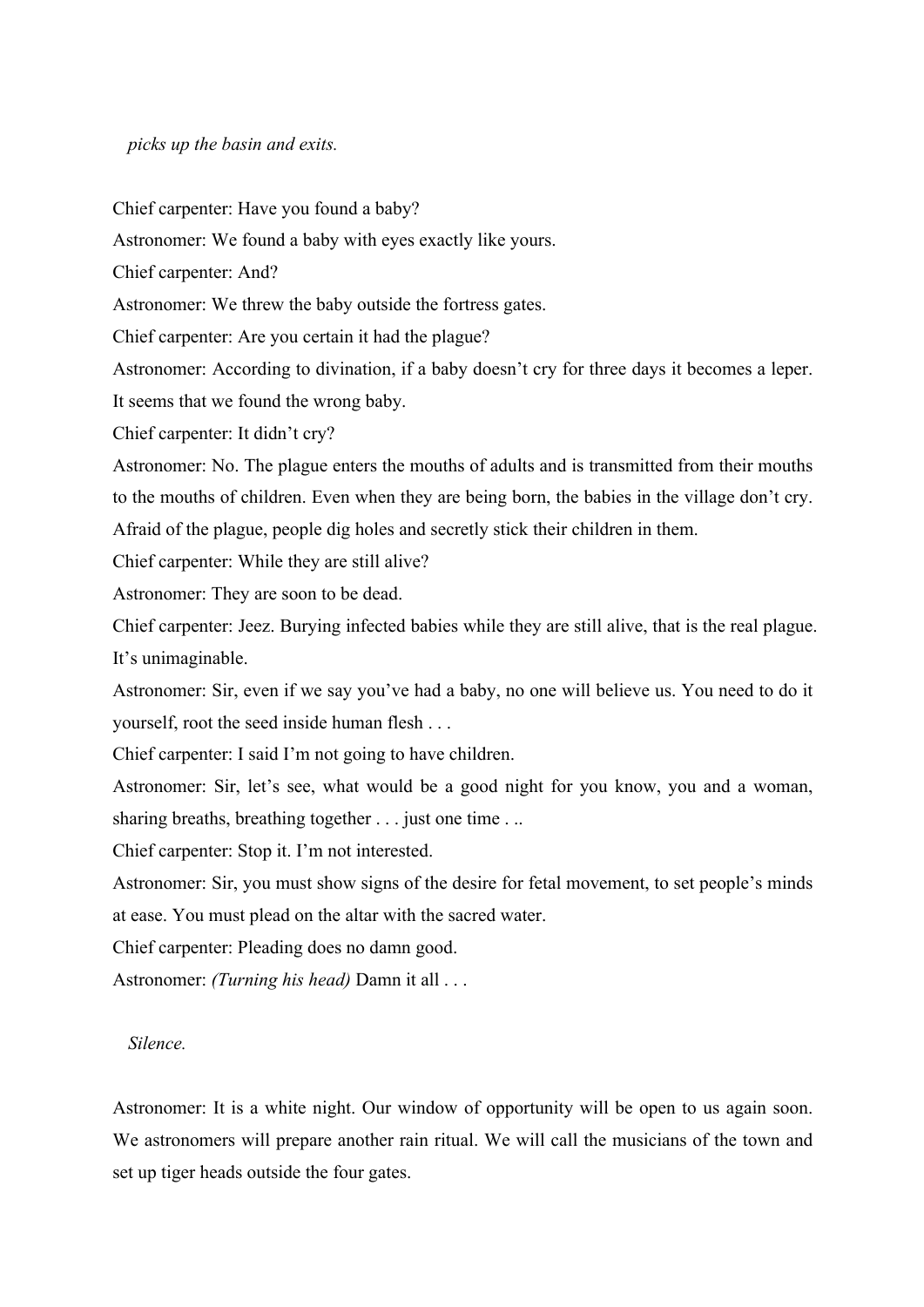Chief carpenter: Set up tiger heads? Isn't that the high priest's job? Astronomer: It's an easy job. Astronomers can do it too.

*The astronomer exits, trying to be tactful.* 

Chief carpenter: That man's prophecies drip with honey and blood. He hovers around me absentmindedly like some disloyal guard. His words disappear in the air like flower pollen. He's no different from the young king.

*The chief carpenter heads out of the barracks and walks in the direction of the high priest. The high priest stops his ritual and with his back turned to the chief carpenter he looks to the distant horizon.*

Chief carpenter: *(In a friendly voice)* Can we talk?

High priest: There is a sound entering this fortress.

Chief carpenter: What sound?

High priest: It rides on the wind and flows into the ears of sleeping people.

Chief carpenter: All I hear is the sound of spikes being driven into stone, the sound of stones being stacked.

High priest: Not once has this sound gone to sleep. It's approaching here with its eyes wide open.

Chief carpenter: Do you speak of the clippity clop of the hoofs of the horses that float around the fog outside the gate?

*The high priest shakes his head.*

Chief carpenter: I'm not scared.

High priest: Every time the sound drifts here, the fortress wall begins to bawl. The secrets of nature hide this world in a dream.

Chief carpenter: (Drawing a sword from his waist) If it interferes with our construction, I'll cut it in two.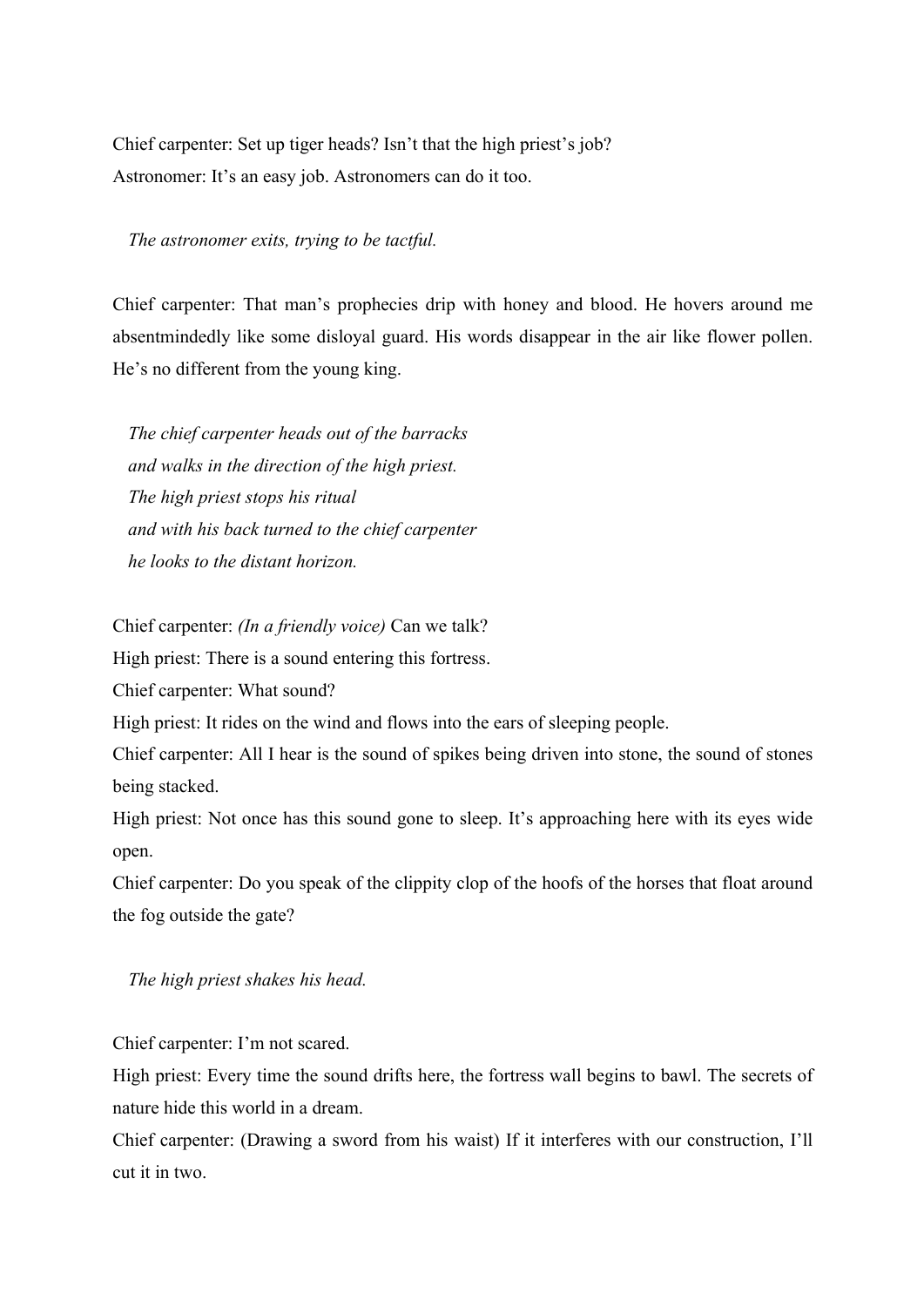High priest: You can't slice sound with a sword. Chief carpenter: I'll bury the sound in mud. High priest: Even inside mud, sound seeps out. Accumulates.

*Silence.*

Chief carpenter: Are you positive the sound is coming here? High priest: Chief carpenter, this is a sound you have been waiting for all your life. Chief carpenter: But the pulse of my heart beats only with the thrums of the chisel, the beat of the hammer. High priest: The mud is weeping. Chief carpenter: Where? High priest: Where do you think? Chief carpenter: I can't hear it.

*Silence.*

Chief carpenter: Why is he coming back? High priest: Because it's time. Chief carpenter: Quick, close the fortress gate. Don't let him in.

*Silence. The chief carpenter drinks tea.*

High priest: You've got to stop drinking that tea. The subjects are lodging appeals, saying that you're losing your mind. You've been mumbling strange things to yourself.

Chief carpenter: They're prying into my affairs because they want to set me up. The court doesn't trust me.

High priest: Every night you follow that sound in your dreams. That's why.

Chief carpenter: You can see that?

*Silence.*